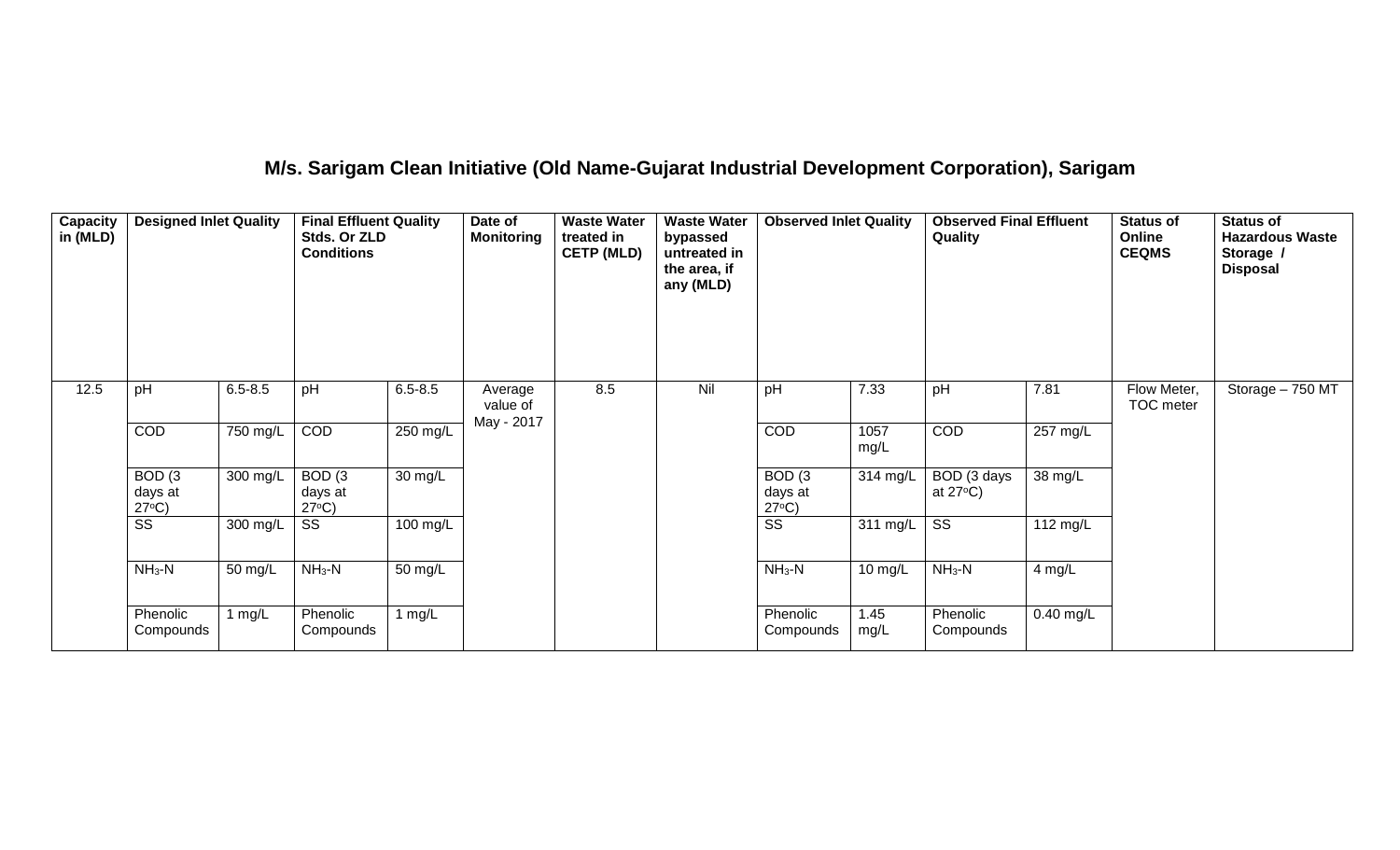## **M/s. Vapi Waste & Effluent Management Co. Ltd, Vapi**

| Capacity<br>in (MLD) | <b>Designed Inlet Quality</b> |              | <b>Final Effluent Quality</b><br>Stds. Or ZLD<br><b>Conditions</b> |             | Date of<br><b>Monitoring</b>      | <b>Waste Water</b><br>treated in<br><b>CETP (MLD)</b> | <b>Waste Water</b><br>bypassed<br>untreated in<br>the area, if<br>any (MLD) | <b>Observed Inlet Quality</b> |                    | <b>Observed Final Effluent</b><br>Quality |                      | <b>Status of</b><br>Online<br><b>CEQMS</b> | <b>Status of</b><br><b>Hazardous Waste</b><br>Storage /<br><b>Disposal</b> |
|----------------------|-------------------------------|--------------|--------------------------------------------------------------------|-------------|-----------------------------------|-------------------------------------------------------|-----------------------------------------------------------------------------|-------------------------------|--------------------|-------------------------------------------|----------------------|--------------------------------------------|----------------------------------------------------------------------------|
| 55                   | pH                            | $6.5 - 8.5$  | pH                                                                 | $6.5 - 8.5$ | Average<br>value of<br>May - 2017 | 55                                                    | Nil                                                                         | pH                            | 7.79               | pH                                        | 7.33                 | pH, Flow<br>Meter, TOC &<br>DO Meter       |                                                                            |
|                      | COD                           | 1000<br>mg/L | COD                                                                | 250 mg/L    |                                   |                                                       |                                                                             | COD                           | 1042 mg/L          | COD                                       | 251 mg/L             |                                            |                                                                            |
|                      | <b>BOD</b>                    | 400 mg/L     | <b>BOD</b>                                                         | 30 mg/L     |                                   |                                                       |                                                                             | <b>BOD</b>                    | 226 mg/L           | <b>BOD</b>                                | $\overline{28}$ mg/L |                                            |                                                                            |
|                      | $\overline{\text{ss}}$        | 300 mg/L     | $\overline{\text{SS}}$                                             | 100 mg/L    |                                   |                                                       |                                                                             | $\overline{\text{ss}}$        | $248 \text{ mg/L}$ | $\overline{\text{ss}}$                    | 69 mg/L              |                                            |                                                                            |
|                      | $NH3-N$                       | 50 mg/L      | $NH_3-N$                                                           | 50 mg/L     |                                   |                                                       |                                                                             | $NH_3-N$                      | 45 mg/L            | $NH_3-N$                                  | 37 mg/L              |                                            |                                                                            |
|                      | Phenolic<br>Compounds         | 1 $mg/L$     | Phenolic<br>Compounds                                              | 1 $mg/L$    |                                   |                                                       |                                                                             | Phenolic<br>Compounds         | 1 mg/L             | Phenolic<br>Compounds                     | $0.29$ mg/L          |                                            |                                                                            |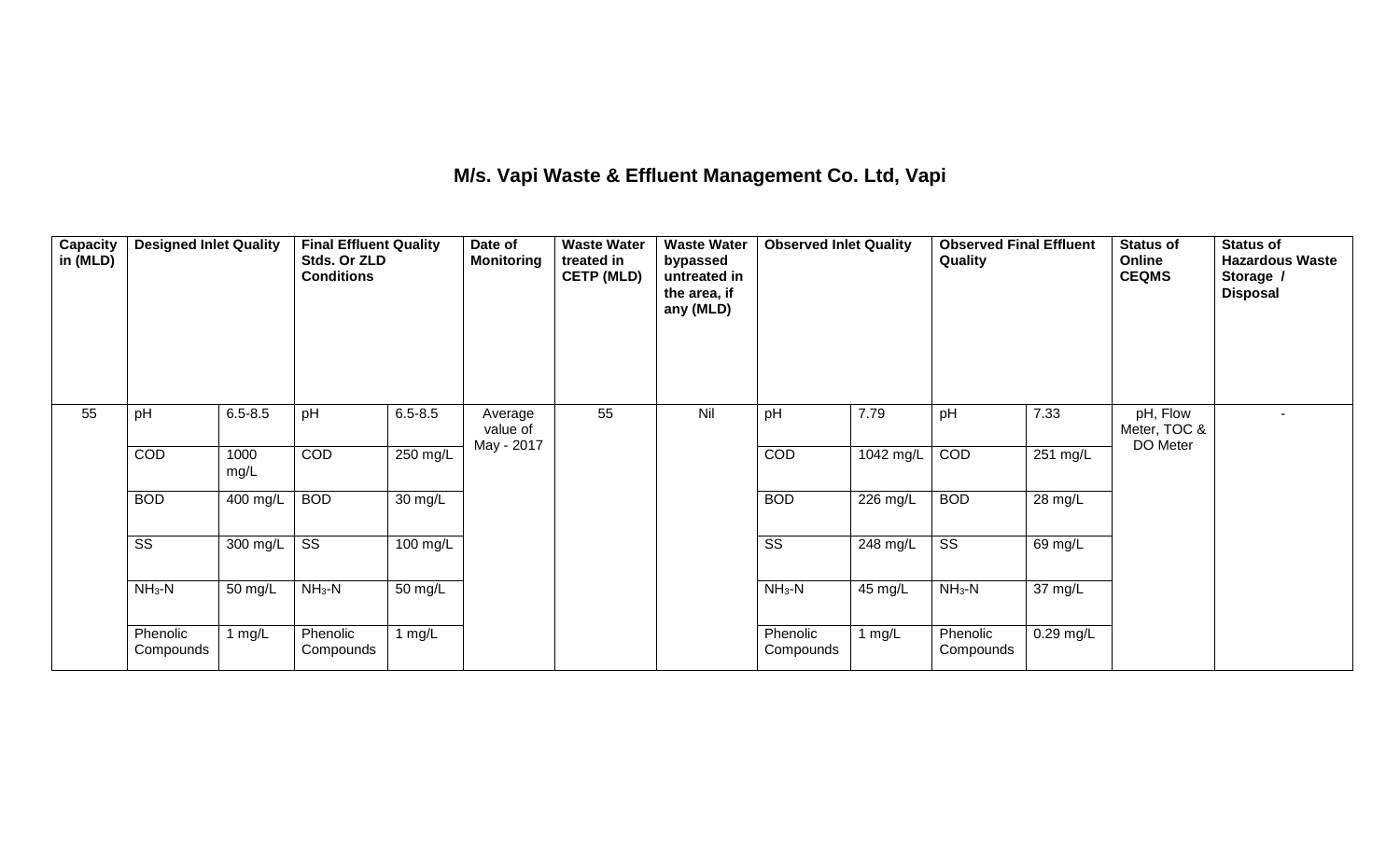## **M/s. Sachin Infra Environment Ltd., GIDC-Sachin, Surat**

| Capacity<br>in (MLD) | <b>Designed Inlet Quality</b> |                  | <b>Final Effluent Quality</b><br>Stds. Or ZLD<br><b>Conditions</b> |             | Date of<br><b>Monitoring</b> | <b>Waste Water</b><br>treated in<br><b>CETP (MLD)</b> | <b>Waste Water</b><br>bypassed<br>untreated in<br>the area, if<br>any (MLD) | <b>Observed Inlet Quality</b> |                  | <b>Observed Final Effluent</b><br>Quality |                    | <b>Status of</b><br>Online<br><b>CEQMS</b> | <b>Status of</b><br><b>Hazardous Waste</b><br>Storage /<br><b>Disposal</b> |
|----------------------|-------------------------------|------------------|--------------------------------------------------------------------|-------------|------------------------------|-------------------------------------------------------|-----------------------------------------------------------------------------|-------------------------------|------------------|-------------------------------------------|--------------------|--------------------------------------------|----------------------------------------------------------------------------|
| 50                   | pH                            | Not<br>Furnished | pH                                                                 | $6.5 - 8.5$ | Average<br>value of          | 40                                                    | Nil                                                                         | pH                            | 7.87             | pH                                        | 7.90               | pH, Flow<br>Meter, TOC                     | Storage - 100 MT                                                           |
|                      | COD                           | 1000<br>mg/L     | COD                                                                | 250 mg/L    | May - 2017                   |                                                       |                                                                             | COD                           | $1126$ mg/L      | COD                                       | $227 \text{ mg/L}$ |                                            | Disposal - 623 MT                                                          |
|                      | <b>BOD</b>                    | 400 mg/L         | <b>BOD</b>                                                         | 30 mg/L     |                              |                                                       |                                                                             | <b>BOD</b>                    | 340 mg/L         | <b>BOD</b>                                | 28 mg/L            |                                            |                                                                            |
|                      | $\overline{\text{SS}}$        | 300 mg/L         | $\overline{\text{ss}}$                                             | 100 mg/L    |                              |                                                       |                                                                             | $\overline{\text{SS}}$        | 116 mg/L         | $\overline{\text{ss}}$                    | $196$ mg/L         |                                            |                                                                            |
|                      | $NH3-N$                       | 50 mg/L          | $NH_3-N$                                                           | 50 mg/L     |                              |                                                       |                                                                             | $NH_3-N$                      | $5 \text{ mg/L}$ | $NH3-N$                                   | $2$ mg/L           |                                            |                                                                            |
|                      | Phenolic<br>Compounds         | 1 $mg/L$         | Phenolic<br>Compounds                                              | $01$ mg/L   |                              |                                                       |                                                                             | Phenolic<br>Compounds         | 0.82 mg/L        | Phenolic<br>Compounds                     | 0.37 mg/L          |                                            |                                                                            |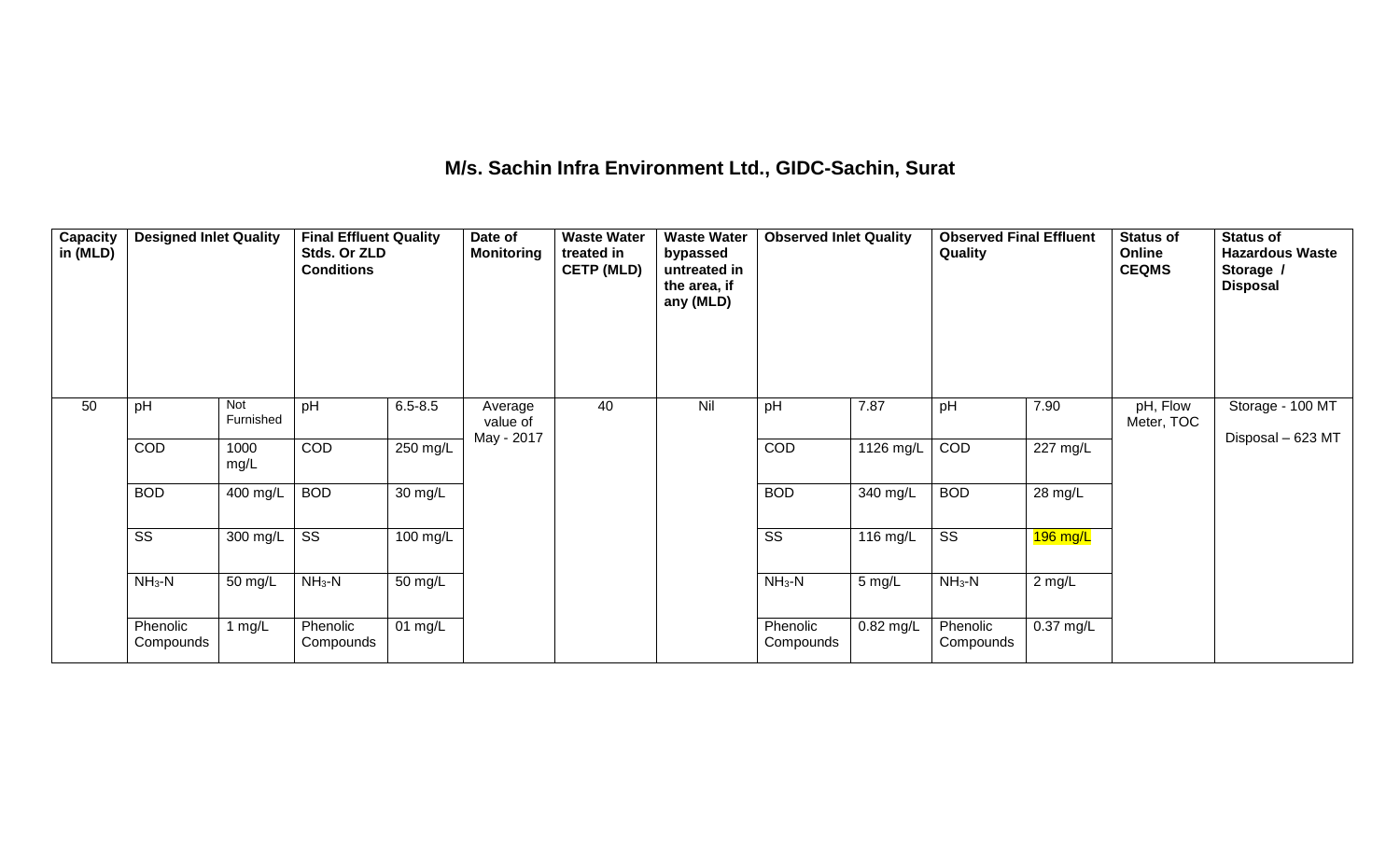#### **M/s. Globe Enviro Care Ltd. [chemical units], GIDC-Sachin, Surat**

| Capacity<br>in $(MLD)$ | <b>Designed Inlet Quality</b> |              | <b>Final Effluent Quality</b><br>Stds. Or ZLD<br><b>Conditions</b> |                    | Date of<br><b>Monitoring</b>      | <b>Waste Water</b><br>treated in<br><b>CETP (MLD)</b> | <b>Waste Water</b><br>bypassed<br>untreated in<br>the area, if<br>any (MLD) | <b>Observed Inlet Quality</b> |                       | <b>Observed Final Effluent</b><br>Quality |           | <b>Status of</b><br>Online<br><b>CEQMS</b> | <b>Status of</b><br><b>Hazardous Waste</b><br>Storage /<br><b>Disposal</b> |
|------------------------|-------------------------------|--------------|--------------------------------------------------------------------|--------------------|-----------------------------------|-------------------------------------------------------|-----------------------------------------------------------------------------|-------------------------------|-----------------------|-------------------------------------------|-----------|--------------------------------------------|----------------------------------------------------------------------------|
| 0.50                   | pH                            | 6.5 to 8.5   | pH                                                                 | 6.5 to 8.5         | Average<br>value of<br>May - 2017 | 0.35                                                  | Nil                                                                         | pH                            | 7.99                  | pH                                        | 7.56      | pH, TOC,<br>TSS, Flow<br>meter             | Storage $-8$ MT                                                            |
|                        | COD                           | 4000<br>mg/L | <b>COD</b>                                                         | 250 mg/L           |                                   |                                                       |                                                                             | COD                           | 1250 mg/L             | COD                                       | 230 mg/L  |                                            |                                                                            |
|                        | <b>BOD</b>                    | 1500<br>mg/L | <b>BOD</b>                                                         | $30 \text{ mg/L}$  |                                   |                                                       |                                                                             | <b>BOD</b>                    | $\overline{398}$ mg/L | <b>BOD</b>                                | 29 mg/L   |                                            |                                                                            |
|                        | $\overline{\text{ss}}$        | 300 mg/L     | $\overline{\text{ss}}$                                             | $100 \text{ mg/L}$ |                                   |                                                       |                                                                             | $\overline{\text{ss}}$        | 312 mg/L              | $\overline{\text{ss}}$                    | 48 mg/L   |                                            |                                                                            |
|                        | $NH3-N$                       |              | $NH3-N$                                                            | 50 mg/L            |                                   |                                                       |                                                                             | $NH3-N$                       | 4.4 mg/L              | $NH3-N$                                   | 2 mg/L    |                                            |                                                                            |
|                        | Phenolic<br>Compounds         |              | Phenolic<br>Compounds                                              | 1 $mg/L$           |                                   |                                                       |                                                                             | Phenolic<br>Compounds         | 0.86 mg/L             | Phenolic<br>Compounds                     | 0.49 mg/L |                                            |                                                                            |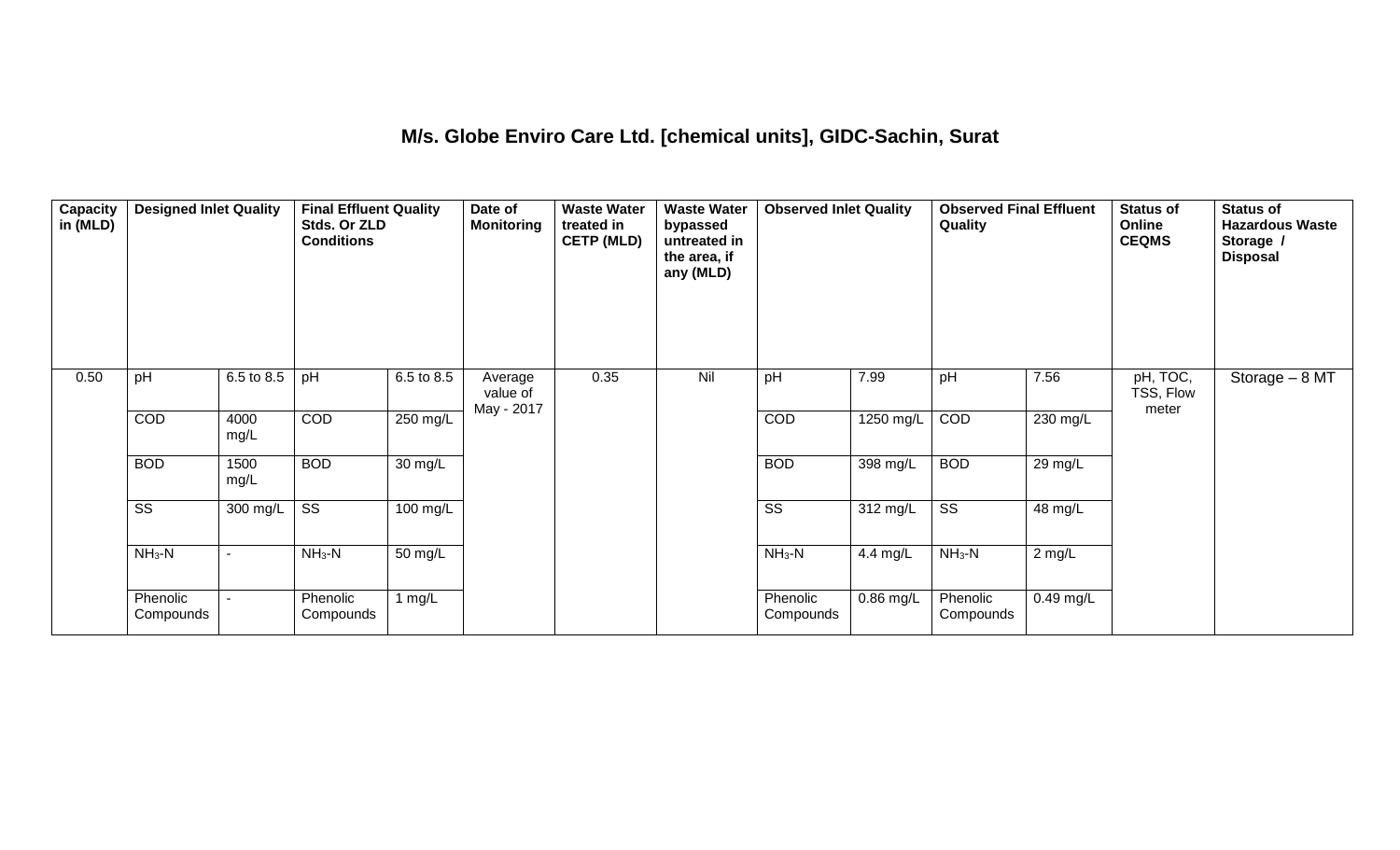#### **M/s. Pandesara Infrastructure Ltd., GIDC-Pandesara, Surat**

| Capacity<br>in (MLD) | <b>Designed Inlet Quality</b> |              | <b>Final Effluent Quality</b><br>Stds. Or ZLD<br><b>Conditions</b> |                      | Date of<br><b>Monitoring</b>      | <b>Waste Water</b><br>treated in<br><b>CETP (MLD)</b> | <b>Waste Water</b><br>bypassed<br>untreated in<br>the area, if<br>any (MLD) | <b>Observed Inlet Quality</b> |             | <b>Observed Final Effluent</b><br>Quality |            | <b>Status of</b><br><b>Online</b><br><b>CEQMS</b> | <b>Status of</b><br><b>Hazardous Waste</b><br>Storage /<br><b>Disposal</b> |
|----------------------|-------------------------------|--------------|--------------------------------------------------------------------|----------------------|-----------------------------------|-------------------------------------------------------|-----------------------------------------------------------------------------|-------------------------------|-------------|-------------------------------------------|------------|---------------------------------------------------|----------------------------------------------------------------------------|
| 100                  | pH                            | $6.5 - 8.5$  | pH                                                                 | $6.5 - 8.5$          | Average<br>value of<br>May - 2017 | 88                                                    | Nil                                                                         | pH                            | 7.01        | pH                                        | 7.45       | pH, Flow<br>Meter, TOC,<br><b>COD</b>             | Disposal - 535 MT                                                          |
|                      | <b>COD</b>                    | 1000<br>mg/L | COD                                                                | 250 mg/L             |                                   |                                                       |                                                                             | COD                           | 1238 mg/L   | COD                                       | $241$ mg/L |                                                   |                                                                            |
|                      | <b>BOD</b>                    | 400 mg/L     | <b>BOD</b>                                                         | 30 mg/L              |                                   |                                                       |                                                                             | <b>BOD</b>                    | 398 mg/L    | <b>BOD</b>                                | 41 mg/L    |                                                   |                                                                            |
|                      | $\overline{\text{ss}}$        | 300 mg/L     | $\overline{\text{SS}}$                                             | 100 mg/L             |                                   |                                                       |                                                                             | $\overline{\text{SS}}$        | 236 mg/L    | $\overline{\text{ss}}$                    | 50 mg/L    |                                                   |                                                                            |
|                      | $NH3-N$                       | 50 mg/L      | $NH3-N$                                                            | $\overline{50}$ mg/L |                                   |                                                       |                                                                             | $NH_3-N$                      | $9$ mg/L    | $NH_3-N$                                  | 4 mg/L     |                                                   |                                                                            |
|                      | Phenolic<br>Compounds         | 01 mg/L      | Phenolic<br>Compounds                                              | 01 mg/L              |                                   |                                                       |                                                                             | Phenolic<br>Compounds         | $0.46$ mg/L | Phenolic<br>Compounds                     | <b>BDL</b> |                                                   |                                                                            |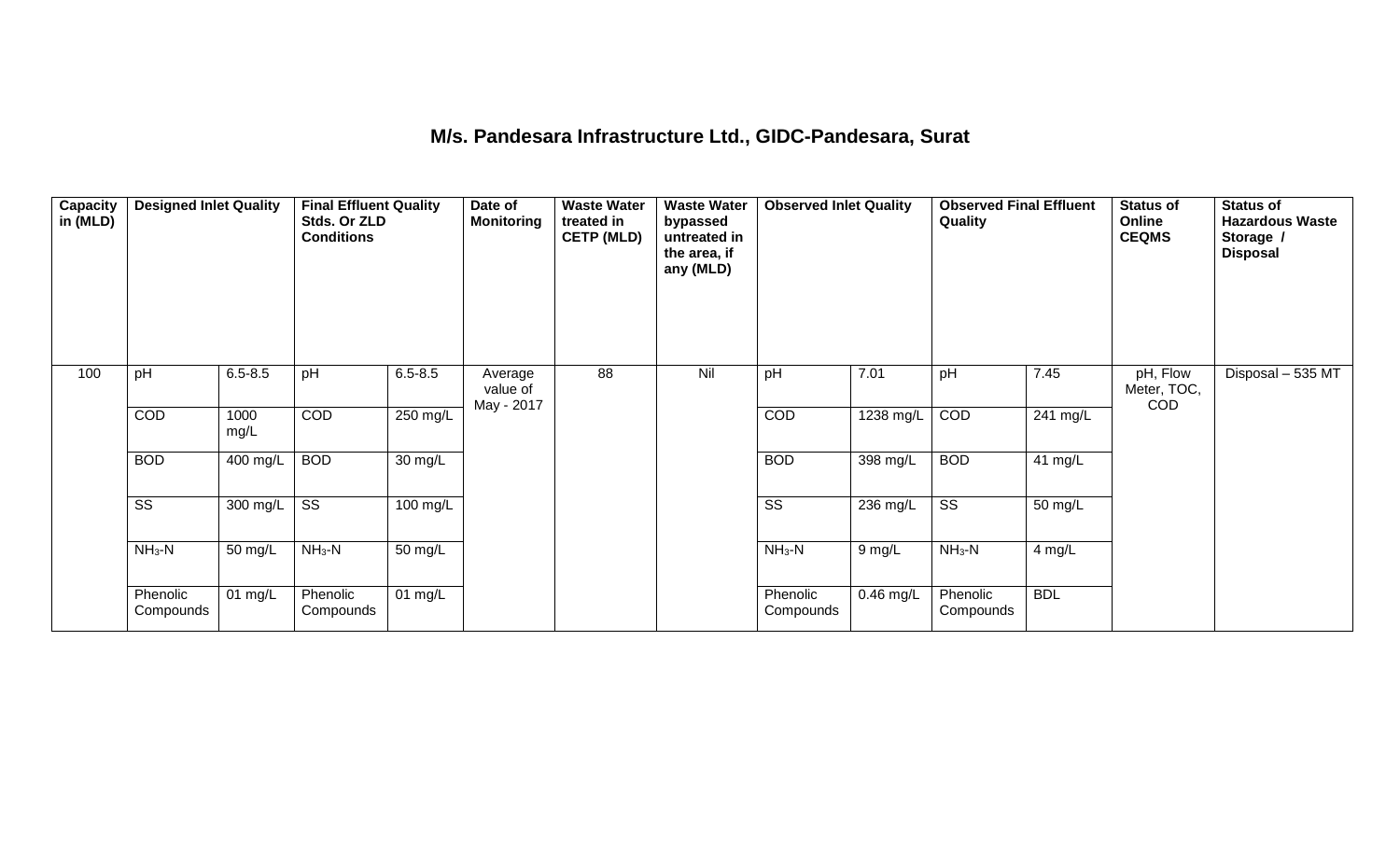#### **M/s. Palsana Enviro Protection Ltd., (PEPL), Kadodara, Surat**

| Capacity<br>in (MLD) | <b>Designed Inlet Quality</b> |              | <b>Final Effluent Quality</b><br>Stds. Or ZLD<br><b>Conditions</b> |                       | Date of<br><b>Monitoring</b>      | <b>Waste Water</b><br>treated in<br><b>CETP (MLD)</b> | <b>Waste Water</b><br>bypassed<br>untreated in<br>the area, if<br>any (MLD) | <b>Observed Inlet Quality</b> |           | <b>Observed Final Effluent</b><br>Quality |             | <b>Status of</b><br>Online<br><b>CEQMS</b> | <b>Status of</b><br><b>Hazardous Waste</b><br>Storage /<br><b>Disposal</b> |
|----------------------|-------------------------------|--------------|--------------------------------------------------------------------|-----------------------|-----------------------------------|-------------------------------------------------------|-----------------------------------------------------------------------------|-------------------------------|-----------|-------------------------------------------|-------------|--------------------------------------------|----------------------------------------------------------------------------|
| 100                  | pH                            | 6.5 to 8.5   | pH                                                                 | 6.5 to 8.5            | Average<br>value of<br>May - 2017 | 95                                                    | Nil                                                                         | pH                            | 7.31      | pH                                        | 7.46        | pH, Flow<br>Meter, COD,<br>BOD, TSS        | Storage - 720 MT                                                           |
|                      | COD                           | 1000<br>mg/L | COD                                                                | 250 mg/L              |                                   |                                                       |                                                                             | COD                           | 1105 mg/L | COD                                       | 1732 mg/L   |                                            |                                                                            |
|                      | <b>BOD</b>                    | 400 mg/L     | <b>BOD</b>                                                         | $\overline{30}$ mg/L  |                                   |                                                       |                                                                             | <b>BOD</b>                    | 345 mg/L  | <b>BOD</b>                                | 308 mg/L    |                                            |                                                                            |
|                      | $\overline{\text{ss}}$        | 300 mg/L     | $\overline{\text{ss}}$                                             | $\overline{100}$ mg/L |                                   |                                                       |                                                                             | $\overline{\text{ss}}$        | 202 mg/L  | $\overline{\text{ss}}$                    | $1700$ mg/L |                                            |                                                                            |
|                      | $NH3-N$                       |              | $NH3-N$                                                            | 50 mg/L               |                                   |                                                       |                                                                             | $NH3-N$                       | 7 mg/L    | $NH3-N$                                   | 2 mg/L      |                                            |                                                                            |
|                      | Phenolic<br>Compounds         |              | Phenolic<br>Compounds                                              | 1 $mg/L$              |                                   |                                                       |                                                                             | Phenolic<br>Compounds         | 0.37 mg/L | Phenolic<br>Compounds                     | $0.52$ mg/L |                                            |                                                                            |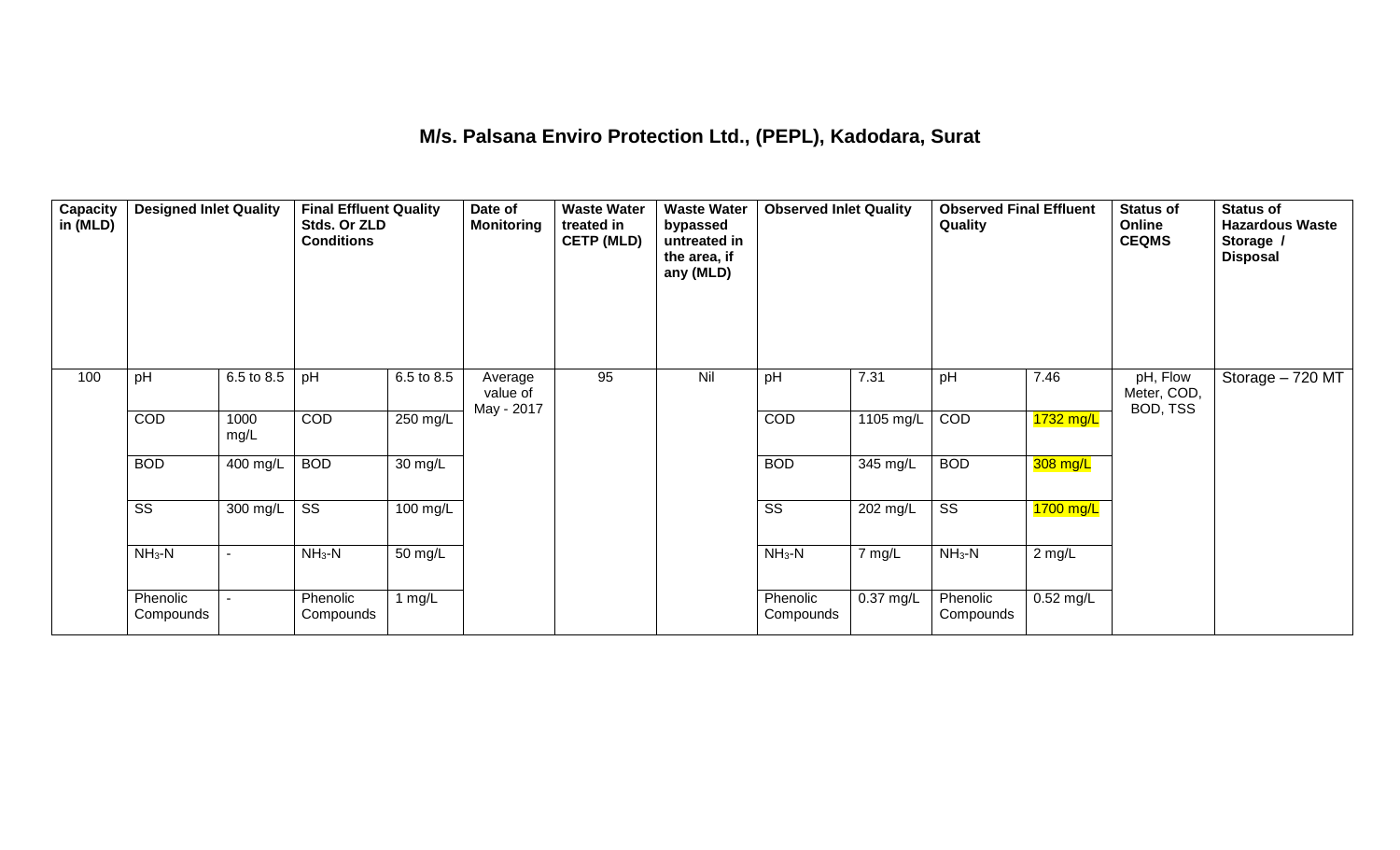### **M/s. New Palsana Industrial Co. Op. Society Ltd., Palsana, Surat**

| Capacity<br>in (MLD) | <b>Designed Inlet Quality</b> |              | <b>Final Effluent Quality</b><br>Stds. Or ZLD<br><b>Conditions</b> |             | Date of<br><b>Monitoring</b>      | <b>Waste Water</b><br>treated in<br><b>CETP (MLD)</b> | <b>Waste Water</b><br>bypassed<br>untreated in<br>the area, if<br>any (MLD) | <b>Observed Inlet Quality</b> |             | <b>Observed Final Effluent</b><br>Quality |             | <b>Status of</b><br>Online<br><b>CEQMS</b> | <b>Status of</b><br><b>Hazardous Waste</b><br>Storage /<br><b>Disposal</b> |
|----------------------|-------------------------------|--------------|--------------------------------------------------------------------|-------------|-----------------------------------|-------------------------------------------------------|-----------------------------------------------------------------------------|-------------------------------|-------------|-------------------------------------------|-------------|--------------------------------------------|----------------------------------------------------------------------------|
| 45                   | pH                            | $6.5 - 8.5$  | pH                                                                 | $6.5 - 8.5$ | Average<br>value of<br>May - 2017 | 22                                                    | Nil                                                                         | pH                            | 7.29        | pH                                        | 7.83        | pH, Flow<br>meter, COD,<br>BOD, TSS        | Storage - 35 MT                                                            |
|                      | COD                           | 1000<br>mg/L | COD                                                                | 100 mg/L    |                                   |                                                       |                                                                             | COD                           | 1160 mg/L   | COD                                       | $230$ mg/L  |                                            |                                                                            |
|                      | <b>BOD</b>                    | 400 mg/L     | <b>BOD</b>                                                         | 30 mg/L     |                                   |                                                       |                                                                             | <b>BOD</b>                    | 338 mg/L    | <b>BOD</b>                                | 39 mg/L     |                                            |                                                                            |
|                      | $\overline{\text{SS}}$        | 300 mg/L     | $\overline{\text{ss}}$                                             | $<$ 60 mg/L |                                   |                                                       |                                                                             | $\overline{\text{ss}}$        | 328 mg/L    | $\overline{\text{ss}}$                    | 56 mg/L     |                                            |                                                                            |
|                      | $NH3-N$                       | 50 mg/L      | $NH3-N$                                                            | 50 mg/L     |                                   |                                                       |                                                                             | $NH_3-N$                      | 11 $mg/L$   | $NH3-N$                                   | 3 mg/L      |                                            |                                                                            |
|                      | Phenolic<br>Compounds         | 1 $mg/L$     | Phenolic<br>Compounds                                              | 1 mg/L      |                                   |                                                       |                                                                             | Phenolic<br>Compounds         | $0.53$ mg/L | Phenolic<br>Compounds                     | $0.29$ mg/L |                                            |                                                                            |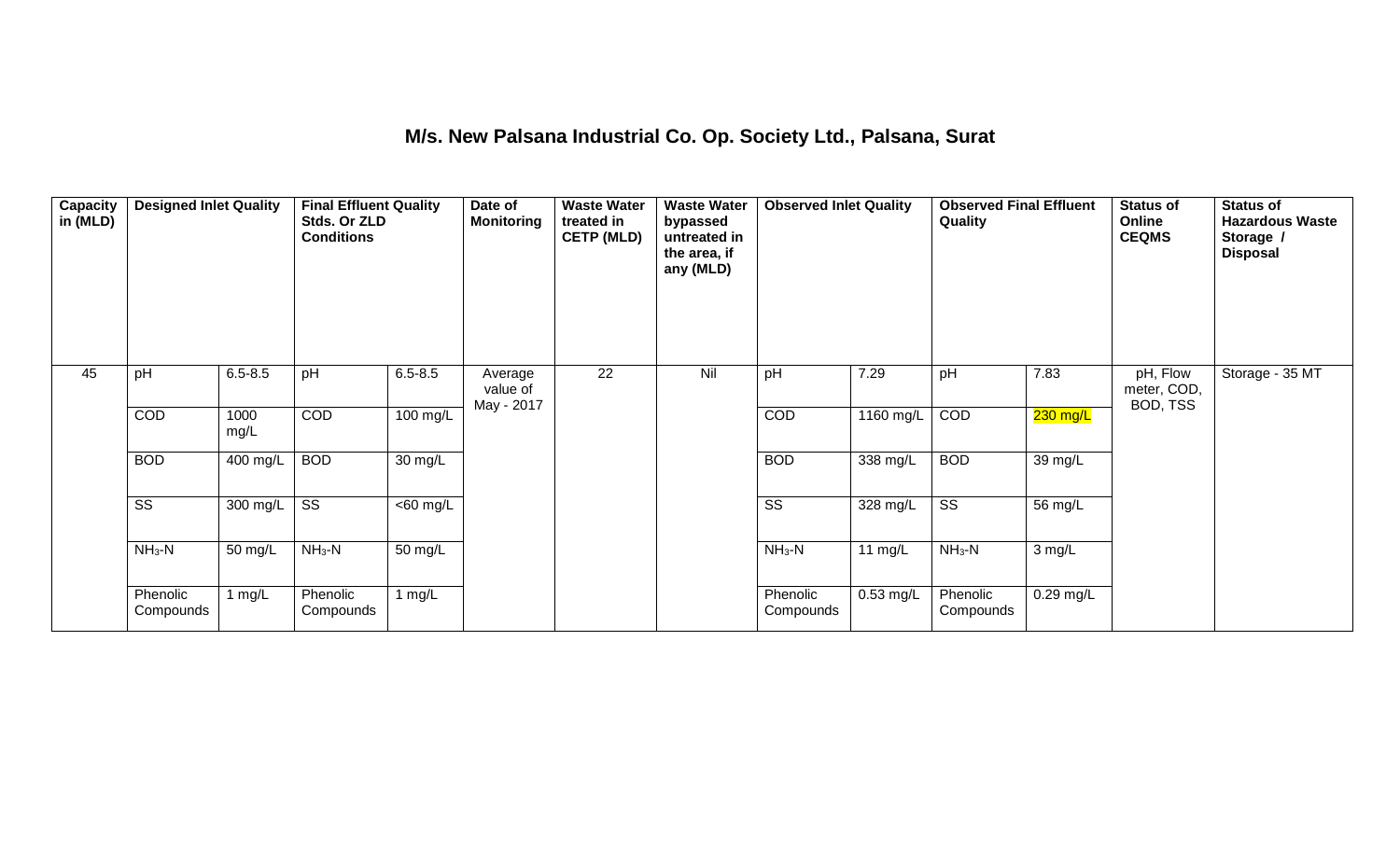#### **M/s. Gujarat Eco Textile Park Pvt Ltd, Palsana, Surat**

| <b>Capacity</b><br>in (MLD) | <b>Designed Inlet Quality</b> |                  | <b>Final Effluent Quality</b><br>Stds. Or ZLD<br><b>Conditions</b> |                      | Date of<br><b>Monitoring</b>      | <b>Waste Water</b><br>treated in<br><b>CETP (MLD)</b> | <b>Waste Water</b><br>bypassed<br>untreated in<br>the area, if<br>any (MLD) | <b>Observed Inlet Quality</b> |             | <b>Observed Final Effluent</b><br>Quality |             | <b>Status of</b><br>Online<br><b>CEQMS</b> | <b>Status of</b><br><b>Hazardous Waste</b><br>Storage /<br><b>Disposal</b> |
|-----------------------------|-------------------------------|------------------|--------------------------------------------------------------------|----------------------|-----------------------------------|-------------------------------------------------------|-----------------------------------------------------------------------------|-------------------------------|-------------|-------------------------------------------|-------------|--------------------------------------------|----------------------------------------------------------------------------|
| 60                          | pH                            | Not<br>Furnished | pH                                                                 | 6.5 to 8.5           | Average<br>value of<br>May - 2017 | 35                                                    | Nil                                                                         | pH                            | 7.63        | pH                                        | 7.57        | pH, Flow<br>Meter, COD<br>Meter            | Storage - 100 MT                                                           |
|                             | COD                           |                  | COD                                                                | 100 mg/L             |                                   |                                                       |                                                                             | COD                           | 1076 mg/L   | COD                                       | 336 mg/L    | including<br><b>TOC</b>                    |                                                                            |
|                             | <b>BOD</b>                    |                  | <b>BOD</b>                                                         | $\overline{30}$ mg/L |                                   |                                                       |                                                                             | <b>BOD</b>                    | 345 mg/L    | <b>BOD</b>                                | $46$ mg/L   |                                            |                                                                            |
|                             | $\overline{\text{ss}}$        |                  | $\overline{\text{ss}}$                                             | $<$ 60 mg/L          |                                   |                                                       |                                                                             | $\overline{\text{ss}}$        | 268 mg/L    | $\overline{\text{ss}}$                    | 88 mg/L     |                                            |                                                                            |
|                             | $NH_3-N$                      |                  | $NH3-N$                                                            | 50 mg/L              |                                   |                                                       |                                                                             | $NH3-N$                       | 4 mg/L      | $NH3-N$                                   | 2 mg/L      |                                            |                                                                            |
|                             | Phenolic<br>Compounds         |                  | Phenolic<br>Compounds                                              | 1 $mg/L$             |                                   |                                                       |                                                                             | Phenolic<br>Compounds         | $0.76$ mg/L | Phenolic<br>Compounds                     | $0.11$ mg/L |                                            |                                                                            |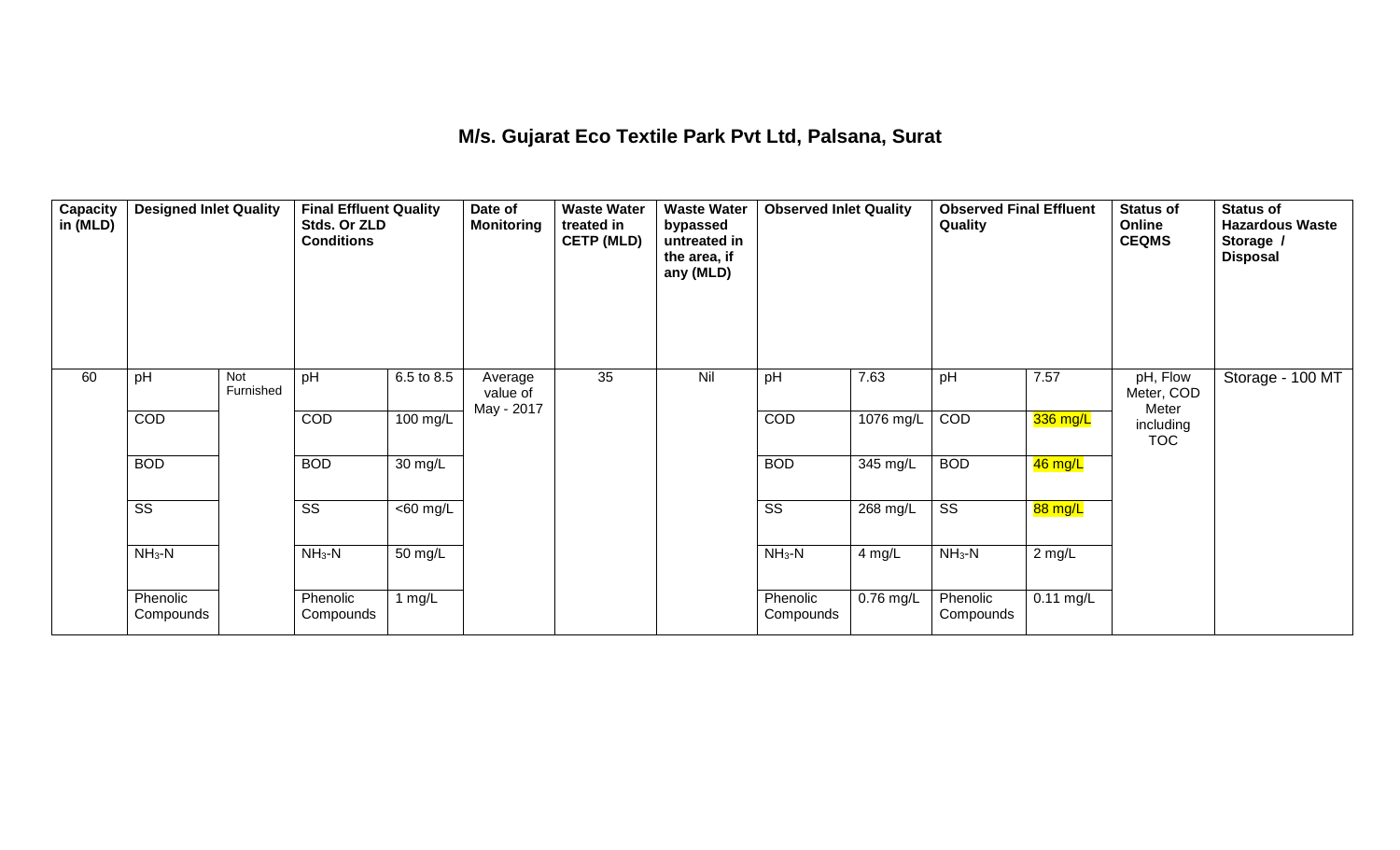#### **M/s. Fairdeal Textile Parks Pvt. Ltd, Kosamaba, Surat**

| Capacity<br>in (MLD) | <b>Designed Inlet Quality</b> |                  | <b>Final Effluent Quality</b><br>Stds. Or ZLD<br><b>Conditions</b> |                       | Date of<br><b>Monitoring</b>      | <b>Waste Water</b><br>treated in<br><b>CETP (MLD)</b> | <b>Waste Water</b><br>bypassed<br>untreated in<br>the area, if<br>any (MLD) | <b>Observed Inlet Quality</b> |                          | <b>Observed Final Effluent</b><br>Quality |            | <b>Status of</b><br>Online<br><b>CEQMS</b> | <b>Status of</b><br><b>Hazardous Waste</b><br>Storage /<br><b>Disposal</b> |
|----------------------|-------------------------------|------------------|--------------------------------------------------------------------|-----------------------|-----------------------------------|-------------------------------------------------------|-----------------------------------------------------------------------------|-------------------------------|--------------------------|-------------------------------------------|------------|--------------------------------------------|----------------------------------------------------------------------------|
| 2.25                 | pH                            | Not<br>Furnished | pH                                                                 | 6.5 to 8.5            | Average<br>value of<br>May - 2017 | 1.00                                                  | Nil                                                                         | pH                            | 7.09                     | pH                                        | 7.87       | pH, Flow<br>Meter                          | Storage $-4$ MT                                                            |
|                      | <b>COD</b>                    |                  | COD                                                                | 100 mg/L              |                                   |                                                       |                                                                             | COD                           | 539 mg/L                 | COD                                       | 14 mg/L    |                                            |                                                                            |
|                      | <b>BOD</b>                    |                  | <b>BOD</b>                                                         | 30 mg/L               |                                   |                                                       |                                                                             | <b>BOD</b>                    | 93 mg/L                  | <b>BOD</b>                                | $<$ 5 mg/L |                                            |                                                                            |
|                      | $\overline{\text{ss}}$        |                  | $\overline{\text{ss}}$                                             | $\overline{<}60$ mg/L |                                   |                                                       |                                                                             | $\overline{\text{ss}}$        | 148 mg/L                 | $\overline{\text{SS}}$                    | 8 mg/L     |                                            |                                                                            |
|                      | $NH3-N$                       |                  | $NH3-N$                                                            | 50 mg/L               |                                   |                                                       |                                                                             | $NH3-N$                       | $\overline{\phantom{a}}$ | $NH3-N$                                   |            |                                            |                                                                            |
|                      | Phenolic<br>Compounds         |                  | Phenolic<br>Compounds                                              | 1 $mg/L$              |                                   |                                                       |                                                                             | Phenolic<br>Compounds         | $0.56$ mg/L              | Phenolic<br>Compounds                     | <b>BDL</b> |                                            |                                                                            |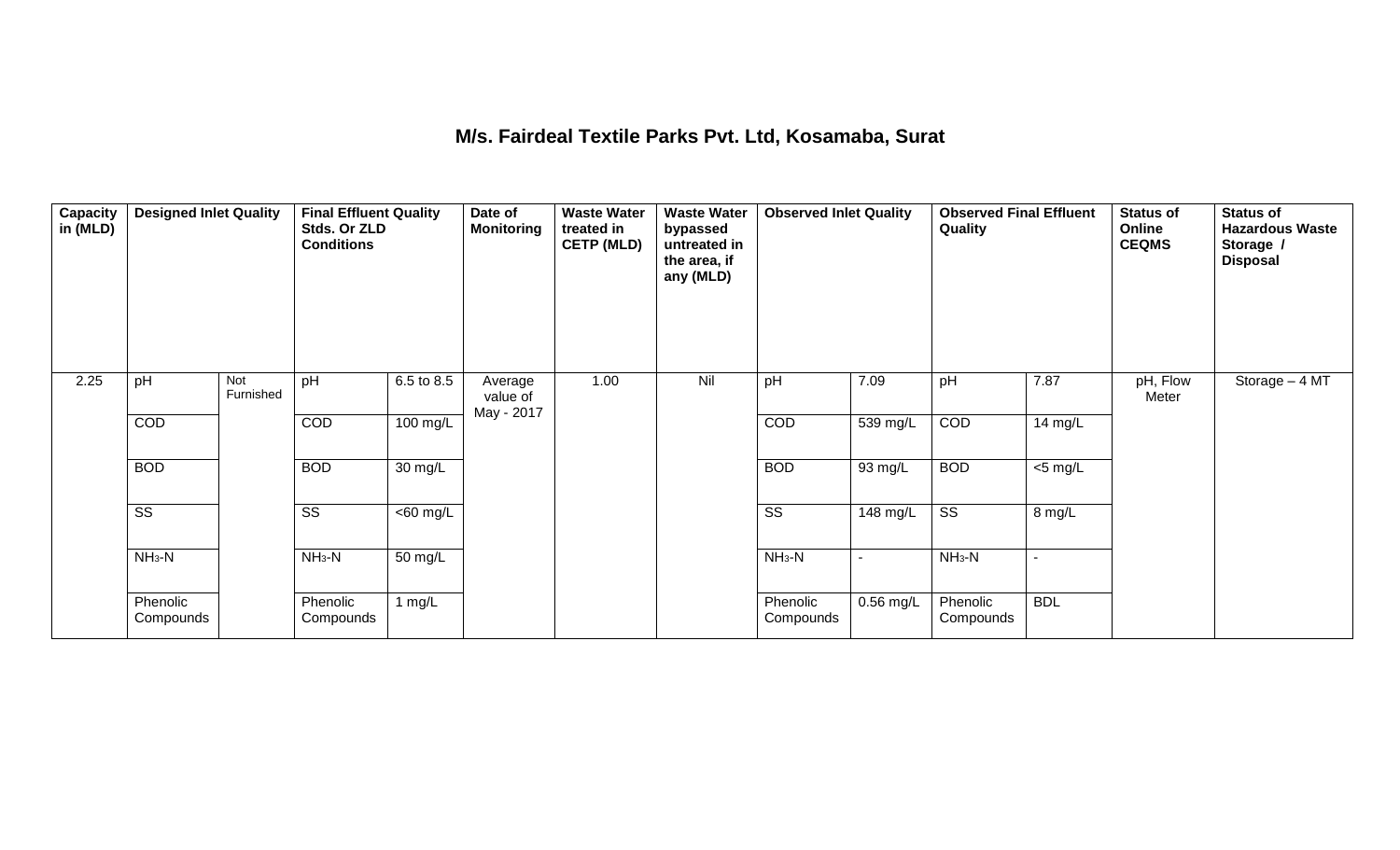## **M/s. Panoli Enviro Technology Ltd., GIDC-Panoil, Bharuch**

| Capacity<br>in (MLD) | <b>Designed Inlet Quality</b> |                  | <b>Final Effluent Quality</b><br>Stds. Or ZLD<br><b>Conditions</b> |             | Date of<br><b>Monitoring</b> | <b>Waste Water</b><br>treated in<br><b>CETP (MLD)</b> | <b>Waste Water</b><br>bypassed<br>untreated in<br>the area, if<br>any (MLD) | <b>Observed Inlet Quality</b> |           | <b>Observed Final Effluent</b><br>Quality |             | <b>Status of</b><br>Online<br><b>CEQMS</b> | <b>Status of</b><br><b>Hazardous Waste</b><br>Storage /<br><b>Disposal</b> |
|----------------------|-------------------------------|------------------|--------------------------------------------------------------------|-------------|------------------------------|-------------------------------------------------------|-----------------------------------------------------------------------------|-------------------------------|-----------|-------------------------------------------|-------------|--------------------------------------------|----------------------------------------------------------------------------|
| 1.00                 | pH                            | Not<br>Furnished | pH                                                                 | $5.5 - 8.5$ | Average<br>value of          | 0.35                                                  | Nil                                                                         | pH                            | 6.98      | pH                                        | 7.53        | pH, Flow<br>Meter, TOC                     | Storage - 175 MT                                                           |
|                      | COD                           |                  | COD                                                                | 100 mg/L    | May - 2017                   |                                                       |                                                                             | COD                           | 2115 mg/L | COD                                       | 490 mg/L    |                                            |                                                                            |
|                      | <b>BOD</b>                    |                  | <b>BOD</b>                                                         | 30 mg/L     |                              |                                                       |                                                                             | <b>BOD</b>                    | 631 mg/L  | <b>BOD</b>                                | $60$ mg/L   |                                            |                                                                            |
|                      | $\overline{\text{SS}}$        |                  | SS                                                                 | 100 mg/L    |                              |                                                       |                                                                             | $\overline{\text{ss}}$        | 283 mg/L  | $\overline{\text{ss}}$                    | 83 mg/L     |                                            |                                                                            |
|                      | $NH3-N$                       |                  | $NH3-N$                                                            | 50 mg/L     |                              |                                                       |                                                                             | $NH3-N$                       | 61 mg/L   | $NH_3-N$                                  | 30 mg/L     |                                            |                                                                            |
|                      | Phenolic<br>Compounds         |                  | Phenolic<br>Compounds                                              | 1 mg/ $L$   |                              |                                                       |                                                                             | Phenolic<br>Compounds         | 1.17 mg/L | Phenolic<br>Compounds                     | $0.32$ mg/L |                                            |                                                                            |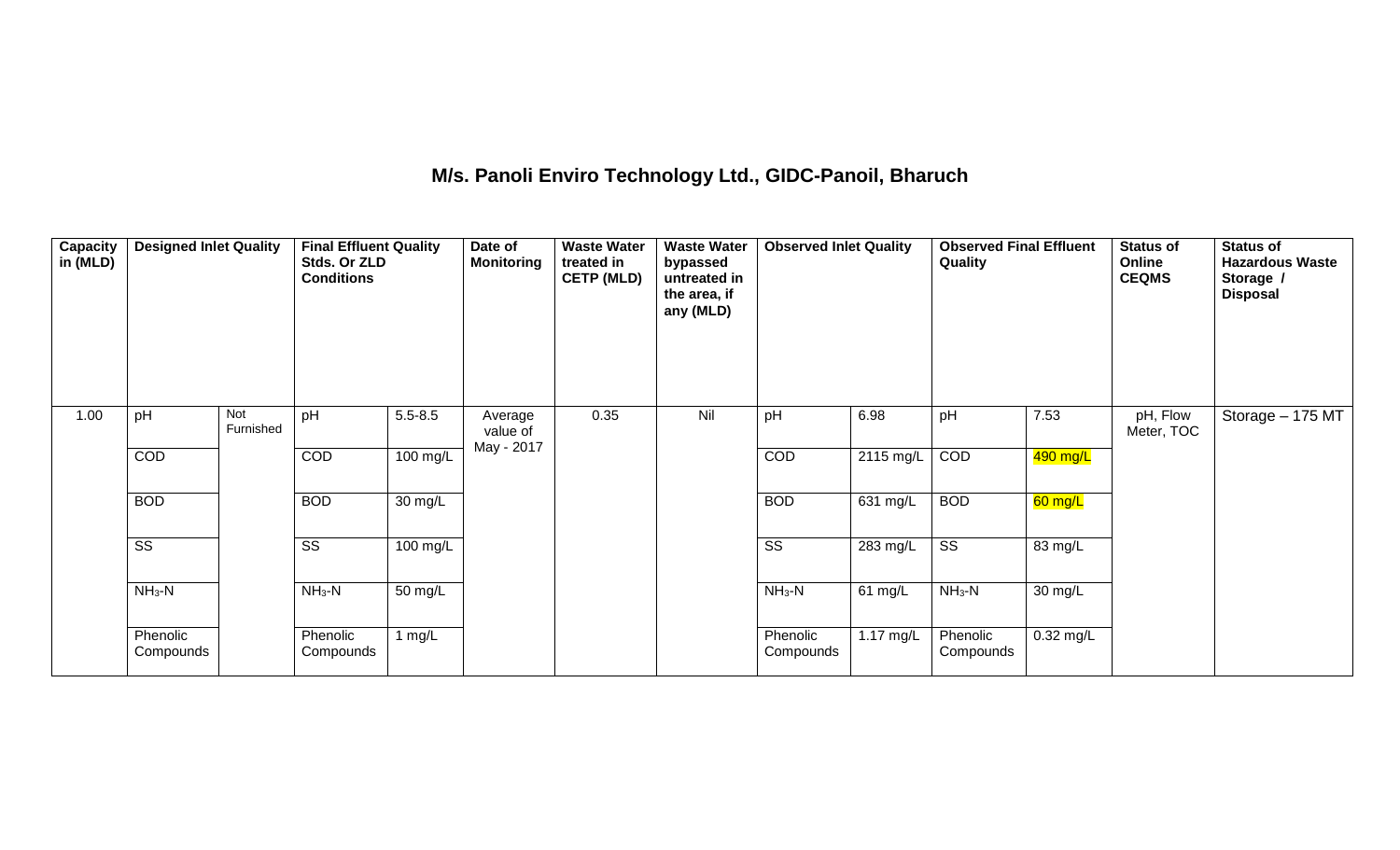### **M/s. Enviro Technology Ltd., GIDC-Ankleshwar, Bharuch**

| Capacity<br>in (MLD) | <b>Designed Inlet Quality</b>        |                  | <b>Final Effluent Quality</b><br>Stds. Or ZLD<br><b>Conditions</b> |                   | Date of<br><b>Monitoring</b>      | <b>Waste Water</b><br>treated in<br><b>CETP (MLD)</b> | <b>Waste Water</b><br>bypassed<br>untreated in<br>the area, if<br>any (MLD) | <b>Observed Inlet Quality</b>                   |           | <b>Observed Final Effluent</b><br>Quality |                    | <b>Status of</b><br>Online<br><b>CEQMS</b> | <b>Status of</b><br><b>Hazardous Waste</b><br>Storage /<br><b>Disposal</b> |
|----------------------|--------------------------------------|------------------|--------------------------------------------------------------------|-------------------|-----------------------------------|-------------------------------------------------------|-----------------------------------------------------------------------------|-------------------------------------------------|-----------|-------------------------------------------|--------------------|--------------------------------------------|----------------------------------------------------------------------------|
| 1.80                 | pH                                   | Not<br>Furnished | pH                                                                 | $5.5 - 8.5$       | Average<br>value of<br>May - 2017 | 1.10                                                  | Nil                                                                         | pH                                              | 1.23      | pH                                        | 7.01               | pH, Flow,<br>COD, BOD,<br>TSS, TOC         | Storage - Nil                                                              |
|                      | COD                                  |                  | COD                                                                | 100 mg/L          |                                   |                                                       |                                                                             | <b>COD</b>                                      | 3104 mg/L | COD                                       | 550 mg/L           |                                            |                                                                            |
|                      | BOD(3)<br>days at<br>$27^{\circ}C$ ) |                  | BOD <sub>(3</sub><br>days at<br>$27^{\circ}C$ )                    | $30 \text{ mg/L}$ |                                   |                                                       |                                                                             | BOD <sub>(3</sub><br>days at<br>$27^{\circ}C$ ) | 944 mg/L  | BOD(3)<br>days at<br>$27^{\circ}C$ )      | 28 mg/L            |                                            |                                                                            |
|                      | $\overline{\text{SS}}$               |                  | $\overline{\text{ss}}$                                             | 100 mg/L          |                                   |                                                       |                                                                             | $\overline{\text{ss}}$                          | 601 mg/L  | $\overline{\text{ss}}$                    | 106 mg/L           |                                            |                                                                            |
|                      | $NH3-N$                              |                  | $NH_3-N$                                                           | 50 mg/L           |                                   |                                                       |                                                                             | $NH3-N$                                         | 81 mg/L   | $NH3-N$                                   | 36 mg/L            |                                            |                                                                            |
|                      | Phenolic<br>Compounds                |                  | Phenolic<br>Compounds                                              | 1 $mg/L$          |                                   |                                                       |                                                                             | Phenolic<br>Compounds                           | 6.25 mg/L | Phenolic<br>Compounds                     | $0.3 \text{ mg/L}$ |                                            |                                                                            |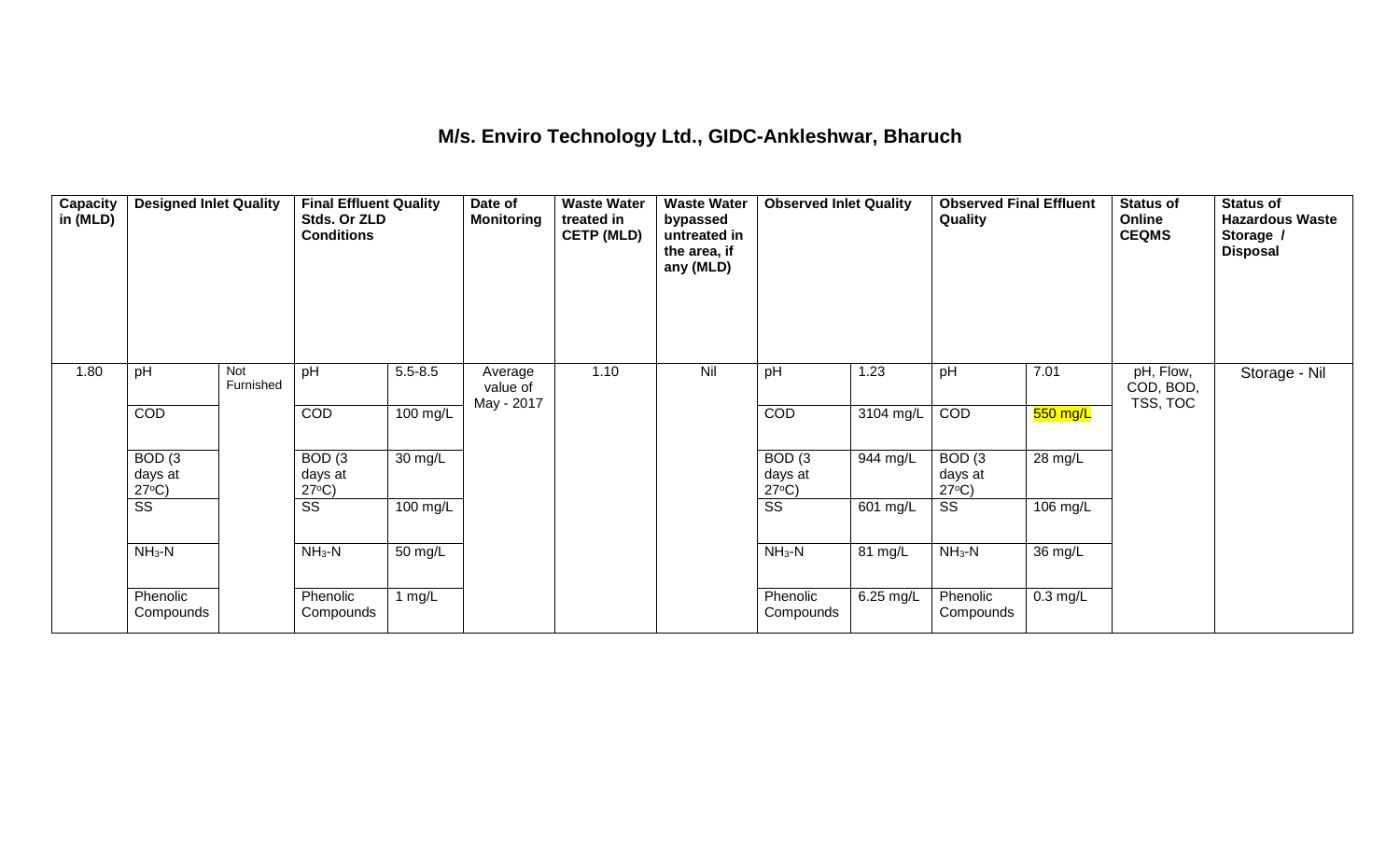#### **M/s. Narmada Clean Tech Ltd., (Bharuch Eco-Aqua Infrastructure Ltd.,)(BEAIL), Ankleshwar**

| Capacity<br>in (MLD) | <b>Designed Inlet Quality</b> |                  | <b>Final Effluent Quality</b><br>Stds. Or ZLD<br><b>Conditions</b> |                      | Date of<br><b>Monitoring</b>      | <b>Waste Water</b><br>treated in<br><b>CETP (MLD)</b> | <b>Waste Water</b><br>bypassed<br>untreated in<br>the area, if<br>any (MLD) | <b>Observed Inlet Quality</b> |                       | <b>Observed Final Effluent</b><br>Quality |            | Status of<br>Online<br><b>CEQMS</b>   | <b>Status of</b><br><b>Hazardous Waste</b><br>Storage /<br><b>Disposal</b> |
|----------------------|-------------------------------|------------------|--------------------------------------------------------------------|----------------------|-----------------------------------|-------------------------------------------------------|-----------------------------------------------------------------------------|-------------------------------|-----------------------|-------------------------------------------|------------|---------------------------------------|----------------------------------------------------------------------------|
| 40                   | pH                            | Not<br>Furnished | pH                                                                 | $6-9$                | Average<br>value of<br>May - 2017 | 40                                                    | Nil                                                                         | pH                            | 7.76                  | pH                                        | 7.33       | pH, Flow<br>Meter, TOC,<br><b>TSS</b> | Storage - 200 MT                                                           |
|                      | <b>COD</b>                    |                  | COD                                                                | $500$ mg/L           |                                   |                                                       |                                                                             | <b>COD</b>                    | 1736 mg/L             | COD                                       | $619$ mg/L |                                       |                                                                            |
|                      | <b>BOD</b>                    |                  | <b>BOD</b>                                                         | 100 mg/L             |                                   |                                                       |                                                                             | <b>BOD</b>                    | $\overline{527}$ mg/L | <b>BOD</b>                                | 33 mg/L    |                                       |                                                                            |
|                      | $\overline{\text{ss}}$        |                  | $\overline{\text{SS}}$                                             | 100 mg/L             |                                   |                                                       |                                                                             | $\overline{\text{ss}}$        | $259$ mg/L            | $\overline{\text{ss}}$                    | 61 mg/L    |                                       |                                                                            |
|                      | $NH3-N$                       |                  | $NH3-N$                                                            | $\overline{50}$ mg/L |                                   |                                                       |                                                                             | $NH3-N$                       | $248$ mg/L            | $NH3-N$                                   | $103$ mg/L |                                       |                                                                            |
|                      | Phenolic<br>Compounds         |                  | Phenolic<br>Compounds                                              | 5 mg/L               |                                   |                                                       |                                                                             | Phenolic<br>Compounds         | 4 mg/L                | Phenolic<br>Compounds                     | 1.36 mg/L  |                                       |                                                                            |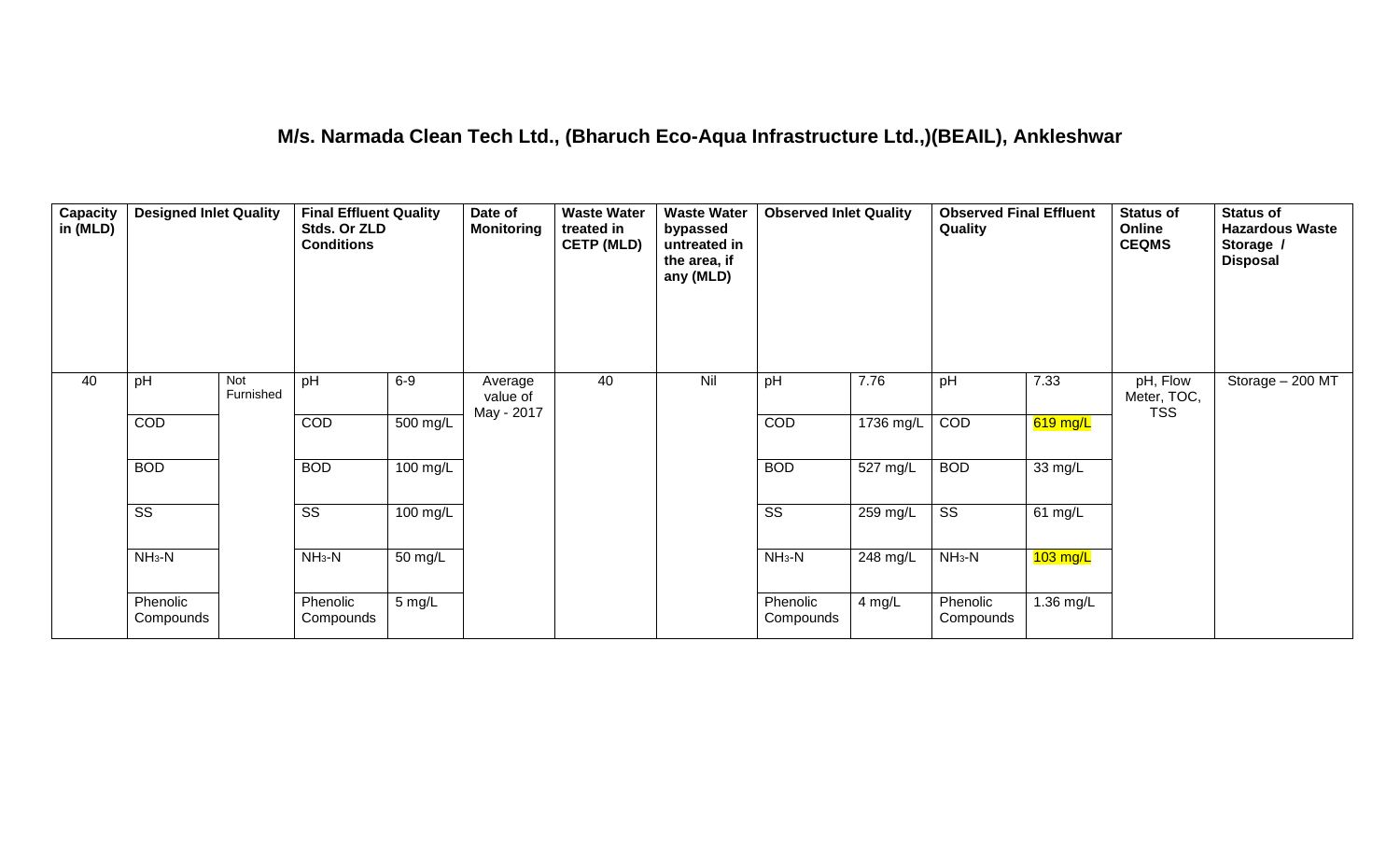## **M/s. Nandesari Industrial Association (CETP), GIDC-Nandesari, Vadodara**

| Capacity<br>in $(MLD)$ | <b>Designed Inlet Quality</b> |              | <b>Final Effluent Quality</b><br>Stds. Or ZLD<br><b>Conditions</b> |            | Date of<br><b>Monitoring</b>      | <b>Waste Water</b><br>treated in<br><b>CETP (MLD)</b> | <b>Waste Water</b><br>bypassed<br>untreated in<br>the area, if<br>any (MLD) | <b>Observed Inlet Quality</b> |             | <b>Observed Final Effluent</b><br>Quality |            | <b>Status of</b><br>Online<br><b>CEQMS</b>          | <b>Status of</b><br><b>Hazardous Waste</b><br>Storage /<br><b>Disposal</b> |
|------------------------|-------------------------------|--------------|--------------------------------------------------------------------|------------|-----------------------------------|-------------------------------------------------------|-----------------------------------------------------------------------------|-------------------------------|-------------|-------------------------------------------|------------|-----------------------------------------------------|----------------------------------------------------------------------------|
| 6.80                   | pH                            | 5 to 9       | pH                                                                 | 6.5 to 8.5 | Average<br>value of<br>May - 2017 | 4.80                                                  | Nil                                                                         | pH                            | 6.94        | pH                                        | 6.90       | pH, COD,<br>BOD, TSS,<br>NH <sub>3</sub> -N, Color, |                                                                            |
|                        | COD                           | 2000<br>mg/L | COD                                                                | 250 mg/L   |                                   |                                                       |                                                                             | COD                           | 1255 mg/L   | COD                                       | 489 mg/L   | TOC,<br>Temperature                                 |                                                                            |
|                        | <b>BOD</b>                    | 500 mg/L     | <b>BOD</b>                                                         | 100 mg/L   |                                   |                                                       |                                                                             | <b>BOD</b>                    | 431 mg/L    | <b>BOD</b>                                | $146$ mg/L |                                                     |                                                                            |
|                        | $\overline{\text{SS}}$        | 600 mg/L     | $\overline{\text{ss}}$                                             | 100 mg/L   |                                   |                                                       |                                                                             | $\overline{\text{SS}}$        | 717 mg/L    | $\overline{\text{ss}}$                    | $122$ mg/L |                                                     |                                                                            |
|                        | $NH3-N$                       | 50 mg/L      | $NH3-N$                                                            | 50 mg/L    |                                   |                                                       |                                                                             | $NH3-N$                       | 39 mg/L     | $NH3-N$                                   | 1 $mg/L$   |                                                     |                                                                            |
|                        | Phenolic<br>Compounds         | $5$ mg/L     | Phenolic<br>Compounds                                              | 1 $mg/L$   |                                   |                                                       |                                                                             | Phenolic<br>Compounds         | $0.19$ mg/L | Phenolic<br>Compounds                     | 0.35 mg/L  |                                                     |                                                                            |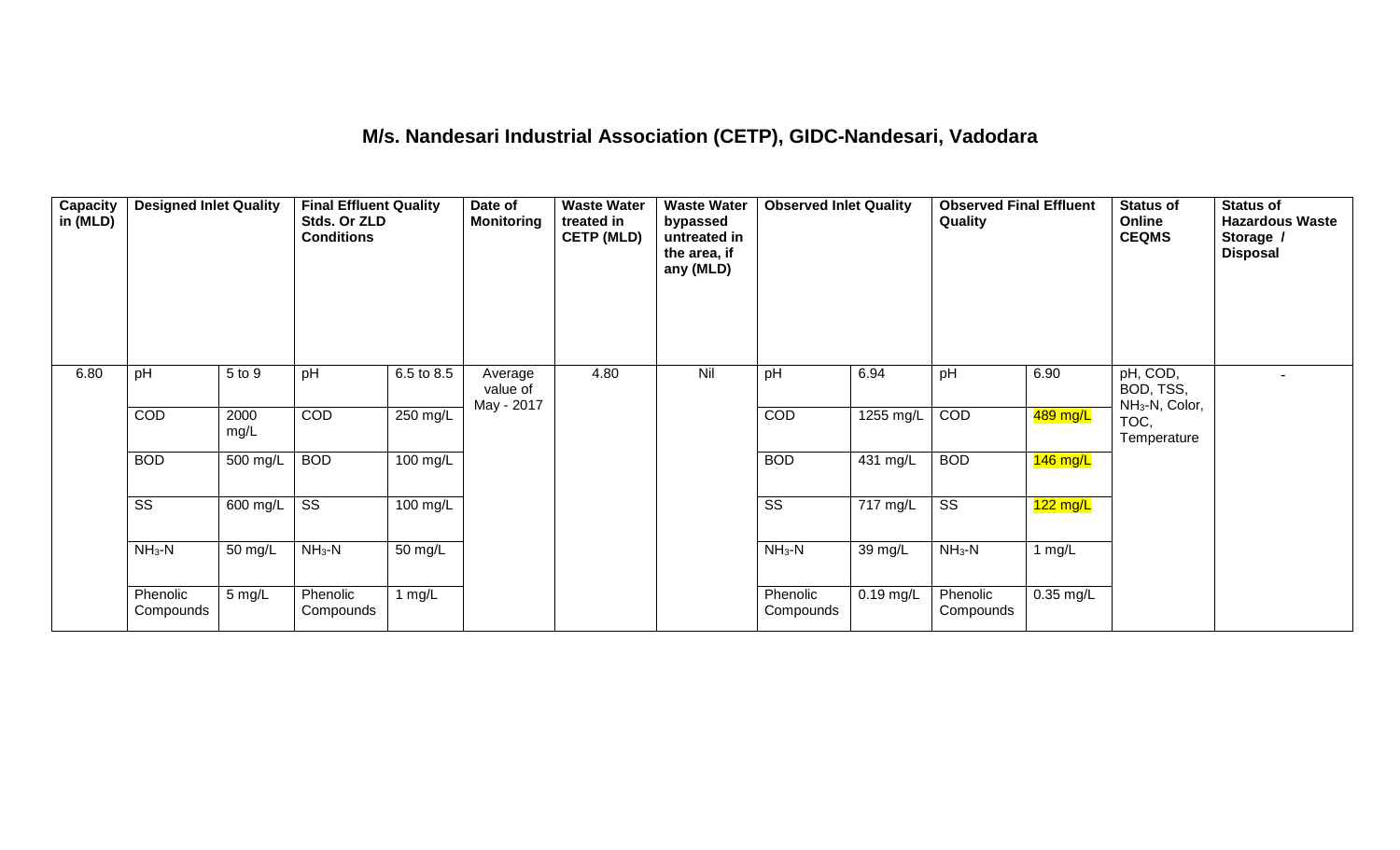### **M/s. Enviro Infrastructure Co. Ltd., Umraya(Padra), Vadodara**

| Capacity<br>in (MLD) | <b>Designed Inlet Quality</b> |              | <b>Final Effluent Quality</b><br>Stds. Or ZLD<br><b>Conditions</b> |                    | Date of<br><b>Monitoring</b>      | <b>Waste Water</b><br>treated in<br><b>CETP (MLD)</b> | <b>Waste Water</b><br>bypassed<br>untreated in<br>the area, if<br>any (MLD) | <b>Observed Inlet Quality</b> |             | <b>Observed Final Effluent</b><br>Quality |             | <b>Status of</b><br>Online<br><b>CEQMS</b> | <b>Status of</b><br><b>Hazardous Waste</b><br>Storage /<br><b>Disposal</b> |
|----------------------|-------------------------------|--------------|--------------------------------------------------------------------|--------------------|-----------------------------------|-------------------------------------------------------|-----------------------------------------------------------------------------|-------------------------------|-------------|-------------------------------------------|-------------|--------------------------------------------|----------------------------------------------------------------------------|
| 4.50                 | pH                            | 5 to 9       | pH                                                                 | 6.5 to 8.5         | Average<br>value of<br>May - 2017 | 1.50                                                  | Nil                                                                         | pH                            | 6.92        | pH                                        | 7.74        | pH, Flow<br>Meter, TOC,<br>TSS, Color,     |                                                                            |
|                      | COD                           | 2000<br>mg/L | COD                                                                | 250 mg/L           |                                   |                                                       |                                                                             | COD                           | 777 mg/L    | COD                                       | 321 mg/L    | $NH3-N$                                    |                                                                            |
|                      | <b>BOD</b>                    | 500 mg/L     | <b>BOD</b>                                                         | $100 \text{ mg/L}$ |                                   |                                                       |                                                                             | <b>BOD</b>                    | 250 mg/L    | <b>BOD</b>                                | 42 mg/L     |                                            |                                                                            |
|                      | $\overline{\text{ss}}$        | 600 mg/L     | $\overline{\text{ss}}$                                             | 100 mg/L           |                                   |                                                       |                                                                             | $\overline{\text{ss}}$        | 98 mg/L     | $\overline{\text{ss}}$                    | 34 mg/L     |                                            |                                                                            |
|                      | $NH3-N$                       | 50 mg/L      | $NH3-N$                                                            | 50 mg/L            |                                   |                                                       |                                                                             | $NH3-N$                       | 3 mg/L      | $NH3-N$                                   | $102$ mg/L  |                                            |                                                                            |
|                      | Phenolic<br>Compounds         | 5 mg/L       | Phenolic<br>Compounds                                              | 1 $mg/L$           |                                   |                                                       |                                                                             | Phenolic<br>Compounds         | $0.09$ mg/L | Phenolic<br>Compounds                     | $0.18$ mg/L |                                            |                                                                            |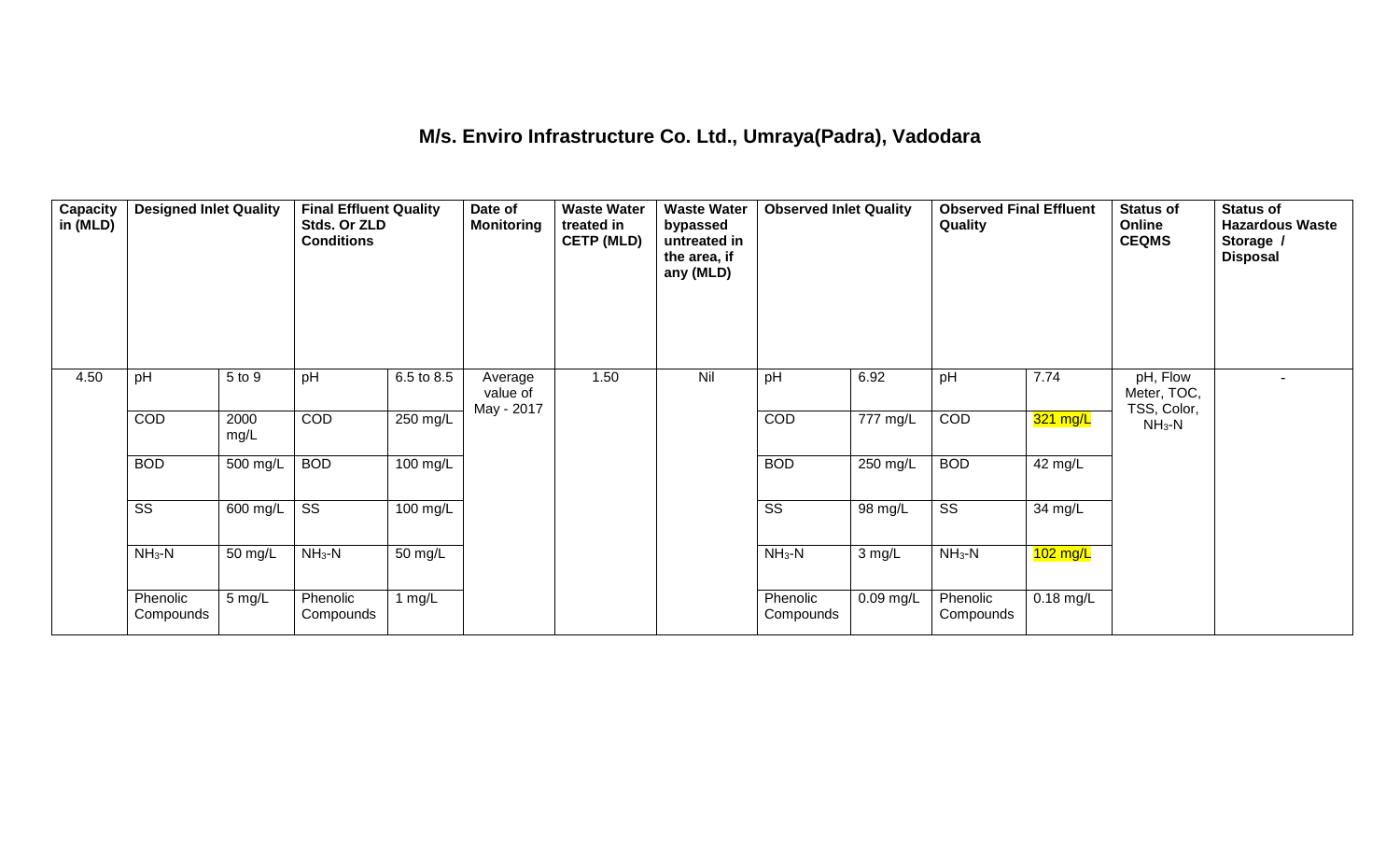#### **M/s. Naroda Enviro Project Ltd., Naroda, Ahmedabad**

| <b>Capacity</b><br>in (MLD) | <b>Designed Inlet Quality</b> |              | <b>Final Effluent Quality</b><br>Stds. Or ZLD<br><b>Conditions</b> |                    | Date of<br><b>Monitoring</b>      | <b>Waste Water</b><br>treated in<br><b>CETP (MLD)</b> | <b>Waste Water</b><br>bypassed<br>untreated in<br>the area, if<br>any (MLD) | <b>Observed Inlet Quality</b> |                          | <b>Observed Final Effluent</b><br>Quality |             | <b>Status of</b><br>Online<br><b>CEQMS</b> | <b>Status of</b><br><b>Hazardous Waste</b><br>Storage /<br><b>Disposal</b> |
|-----------------------------|-------------------------------|--------------|--------------------------------------------------------------------|--------------------|-----------------------------------|-------------------------------------------------------|-----------------------------------------------------------------------------|-------------------------------|--------------------------|-------------------------------------------|-------------|--------------------------------------------|----------------------------------------------------------------------------|
| 3.00                        | pH                            | $6.5 - 8.5$  | pH                                                                 | $6.5 - 8.5$        | Average<br>value of<br>May - 2017 | 3.00                                                  | Nil                                                                         | pH                            |                          | pH                                        | 7.50        |                                            |                                                                            |
|                             | COD                           | 3000<br>mg/L | COD                                                                | 250 mg/L           |                                   |                                                       |                                                                             | COD                           |                          | COD                                       | 1060 mg/L   |                                            |                                                                            |
|                             | <b>BOD</b>                    | 1200<br>mg/L | <b>BOD</b>                                                         | 30 mg/L            |                                   |                                                       |                                                                             | <b>BOD</b>                    |                          | <b>BOD</b>                                | 360 mg/L    |                                            |                                                                            |
|                             | $\overline{\text{ss}}$        | 300 mg/L     | $\overline{\text{ss}}$                                             | $100 \text{ mg/L}$ |                                   |                                                       |                                                                             | $\overline{\text{ss}}$        | $\overline{\phantom{0}}$ | $\overline{\text{ss}}$                    | $170$ mg/L  |                                            |                                                                            |
|                             | $NH3-N$                       | 50 mg/L      | $NH3-N$                                                            | 50 mg/L            |                                   |                                                       |                                                                             | $NH3-N$                       | $\sim$                   | $NH3-N$                                   | 30 mg/L     |                                            |                                                                            |
|                             | Phenolic<br>Compounds         | 1 mg/L       | Phenolic<br>Compounds                                              | 1 $mg/L$           |                                   |                                                       |                                                                             | Phenolic<br>Compounds         |                          | Phenolic<br>Compounds                     | $0.30$ mg/L |                                            |                                                                            |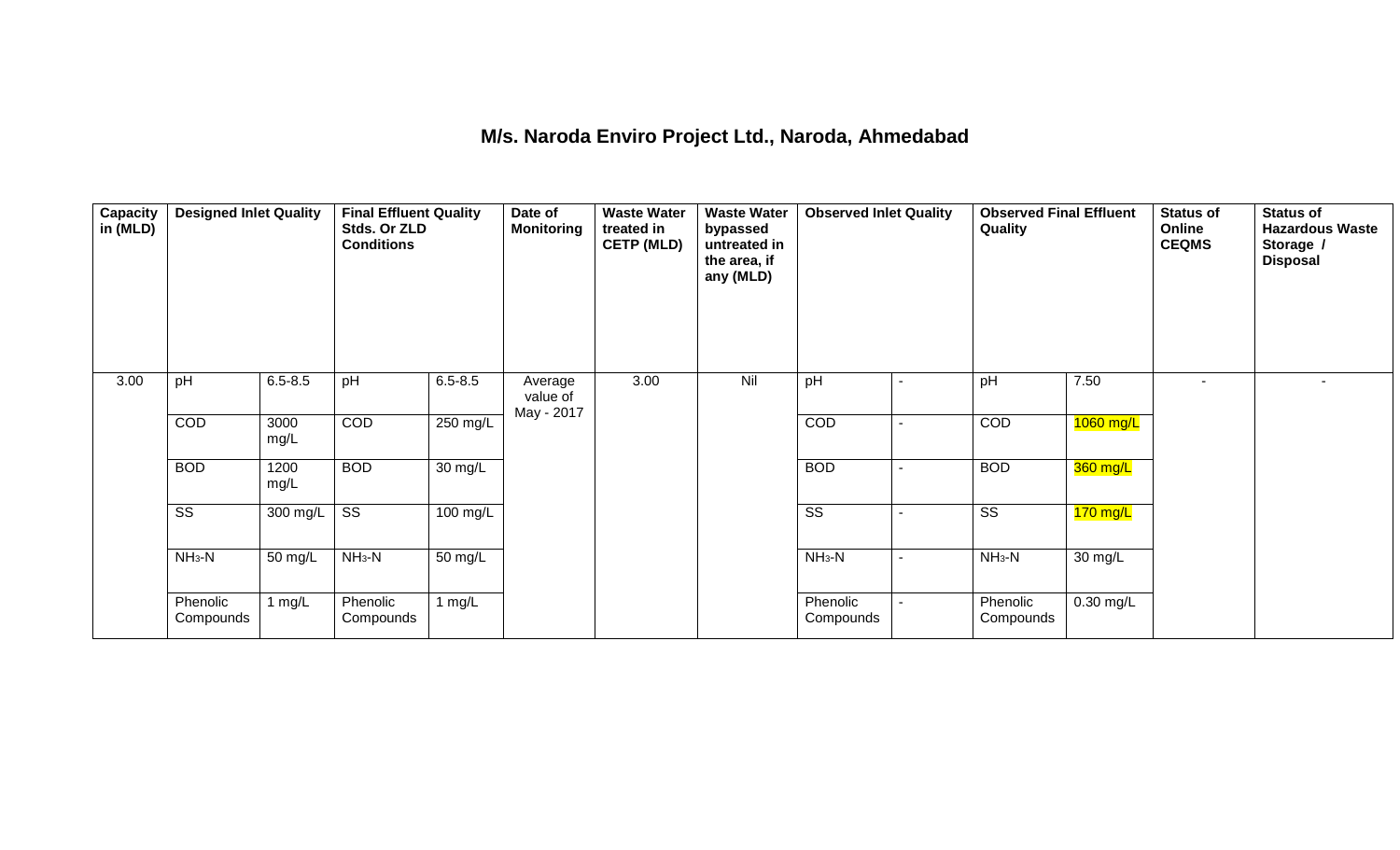### **M/s. The Green Environment Services Co. Op. Society Ltd, Vatva, Ahmedabad**

| Capacity<br>in (MLD) | <b>Designed Inlet Quality</b> |              | <b>Final Effluent Quality</b><br>Stds. Or ZLD<br><b>Conditions</b> |                      | Date of<br><b>Monitoring</b>      | <b>Waste Water</b><br>treated in<br><b>CETP (MLD)</b> | <b>Waste Water</b><br>bypassed<br>untreated in<br>the area, if<br>any (MLD) | <b>Observed Inlet Quality</b> |                | <b>Observed Final Effluent</b><br>Quality |                    | <b>Status of</b><br>Online<br><b>CEQMS</b> | <b>Status of</b><br><b>Hazardous Waste</b><br>Storage /<br><b>Disposal</b> |
|----------------------|-------------------------------|--------------|--------------------------------------------------------------------|----------------------|-----------------------------------|-------------------------------------------------------|-----------------------------------------------------------------------------|-------------------------------|----------------|-------------------------------------------|--------------------|--------------------------------------------|----------------------------------------------------------------------------|
| 16                   | pH                            | $6.5 - 8.5$  | pH                                                                 | $6.5 - 8.5$          | Average<br>value of<br>May - 2017 | 20                                                    | Nil                                                                         | pH                            |                | pH                                        | 7.28               | pH, Flow<br>Meter, TOC,<br>COD, BOD,       | Storage - 5000 MT                                                          |
|                      | COD                           | 3000<br>mg/L | <b>COD</b>                                                         | $250$ mg/L           |                                   |                                                       |                                                                             | COD                           | $\blacksquare$ | COD                                       | 867 mg/L           | <b>TSS</b>                                 |                                                                            |
|                      | <b>BOD</b>                    | 1200<br>mg/L | <b>BOD</b>                                                         | $\overline{30}$ mg/L |                                   |                                                       |                                                                             | <b>BOD</b>                    |                | <b>BOD</b>                                | $243$ mg/L         |                                            |                                                                            |
|                      | $\overline{\text{ss}}$        | 300 mg/L     | $\overline{\text{ss}}$                                             | $100 \text{ mg/L}$   |                                   |                                                       |                                                                             | $\overline{\text{ss}}$        |                | $\overline{\text{ss}}$                    | $114 \text{ mg/L}$ |                                            |                                                                            |
|                      | $NH3-N$                       | 50 mg/L      | $NH3-N$                                                            | 50 mg/L              |                                   |                                                       |                                                                             | $NH3-N$                       | $\blacksquare$ | $NH_3-N$                                  | 46 mg/L            |                                            |                                                                            |
|                      | Phenolic<br>Compounds         | 1 mg/L       | Phenolic<br>Compounds                                              | 1 $mg/L$             |                                   |                                                       |                                                                             | Phenolic<br>Compounds         |                | Phenolic<br>Compounds                     | <b>BDL</b>         |                                            |                                                                            |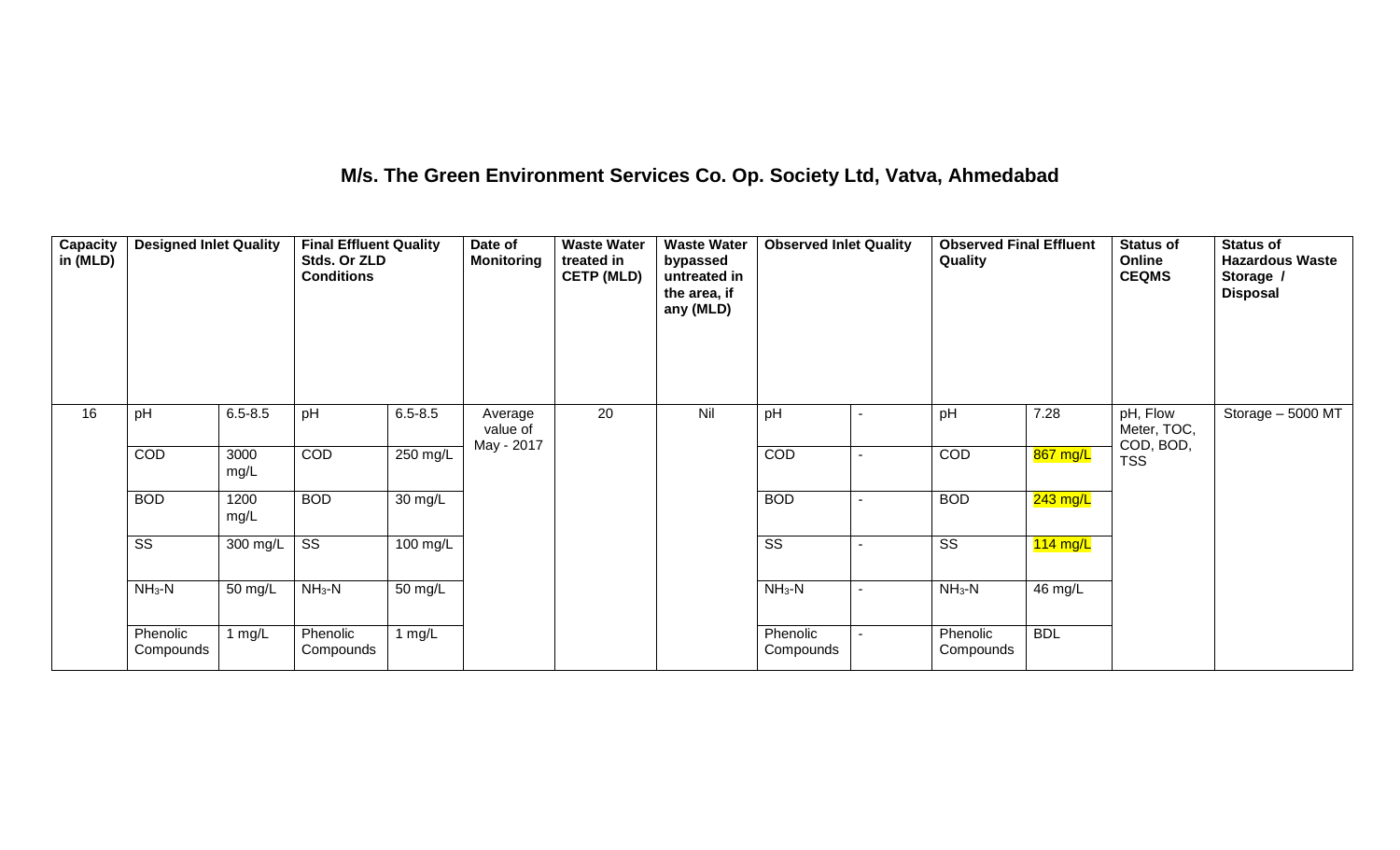### **M/s. Odhav Enviro Project Ltd., Odhav, Ahmedabad**

| Capacity<br>in (MLD) | <b>Designed Inlet Quality</b> |              | <b>Final Effluent Quality</b><br>Stds. Or ZLD<br><b>Conditions</b> |             | Date of<br>Monitoring | <b>Waste Water</b><br>treated in<br><b>CETP (MLD)</b> | <b>Waste Water</b><br>bypassed<br>untreated in<br>the area, if<br>any (MLD) | <b>Observed Inlet Quality</b> |                          | <b>Observed Final Effluent</b><br>Quality |            | <b>Status of</b><br>Online<br><b>CEQMS</b> | <b>Status of</b><br><b>Hazardous Waste</b><br>Storage /<br><b>Disposal</b> |
|----------------------|-------------------------------|--------------|--------------------------------------------------------------------|-------------|-----------------------|-------------------------------------------------------|-----------------------------------------------------------------------------|-------------------------------|--------------------------|-------------------------------------------|------------|--------------------------------------------|----------------------------------------------------------------------------|
| 1.6                  | pH                            | $6.5 - 8.5$  | pH                                                                 | $6.5 - 8.5$ | Average<br>value of   | 1.00                                                  | Nil                                                                         | pH                            | $\blacksquare$           | pH                                        | 6.98       | Flow meter at<br>inlet & outlet,           | Storage - 60 MT                                                            |
|                      | COD                           | 3000<br>mg/L | COD                                                                | 250 mg/L    | May - 2017            |                                                       |                                                                             | COD                           | $\blacksquare$           | COD                                       | 715 mg/L   | COD, pH,<br>TSS, BOD                       |                                                                            |
|                      | <b>BOD</b>                    | 1200<br>mg/L | <b>BOD</b>                                                         | 30 mg/L     |                       |                                                       |                                                                             | <b>BOD</b>                    | $\overline{\phantom{a}}$ | <b>BOD</b>                                | 277 mg/L   |                                            |                                                                            |
|                      | $\overline{\text{SS}}$        | 300 mg/L     | $\overline{\text{ss}}$                                             | 100 mg/L    |                       |                                                       |                                                                             | $\overline{\text{ss}}$        | $\blacksquare$           | $\overline{\text{ss}}$                    | $152$ mg/L |                                            |                                                                            |
|                      | $NH3-N$                       | 50 mg/L      | $NH3-N$                                                            | 50 mg/L     |                       |                                                       |                                                                             | $NH3-N$                       | $\blacksquare$           | $NH3-N$                                   | 36 mg/L    |                                            |                                                                            |
|                      | Phenolic<br>Compounds         | 1 $mg/L$     | Phenolic<br>Compounds                                              | 1 $mg/L$    |                       |                                                       |                                                                             | Phenolic<br>Compounds         |                          | Phenolic<br>Compounds                     | 1.30 mg/L  |                                            |                                                                            |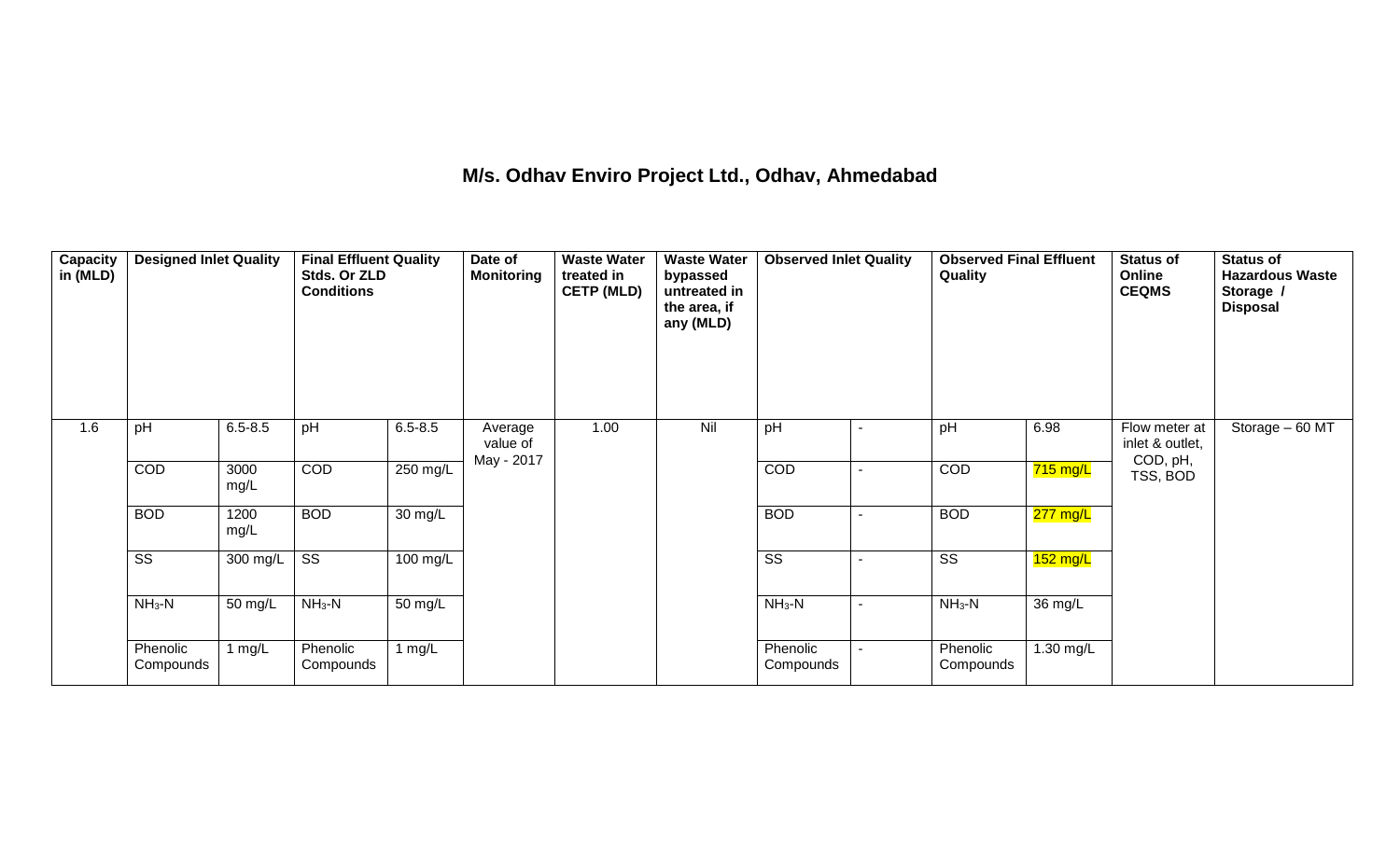#### **M/s. Odhav Green Enviro Project Association, Odhav, Ahmedabad**

| <b>Capacity</b><br>in (MLD) | <b>Designed Inlet Quality</b> |              | <b>Final Effluent Quality</b><br>Stds. Or ZLD<br><b>Conditions</b> |             | Date of<br><b>Monitoring</b>      | <b>Waste Water</b><br>treated in<br><b>CETP (MLD)</b> | <b>Waste Water</b><br>bypassed<br>untreated in<br>the area, if<br>any (MLD) | <b>Observed Inlet Quality</b> |                          | <b>Observed Final Effluent</b><br>Quality |            | <b>Status of</b><br>Online<br><b>CEQMS</b> | <b>Status of</b><br><b>Hazardous Waste</b><br>Storage /<br><b>Disposal</b> |
|-----------------------------|-------------------------------|--------------|--------------------------------------------------------------------|-------------|-----------------------------------|-------------------------------------------------------|-----------------------------------------------------------------------------|-------------------------------|--------------------------|-------------------------------------------|------------|--------------------------------------------|----------------------------------------------------------------------------|
| 1.00                        | pH                            | $6.5 - 8.5$  | pH                                                                 | $6.5 - 8.5$ | Average<br>value of<br>May - 2017 | 0.60                                                  | Nil                                                                         | pH                            |                          | pH                                        | 7.41       |                                            | Storage - 5 MT                                                             |
|                             | COD                           | 3000<br>mg/L | COD                                                                | 250 mg/L    |                                   |                                                       |                                                                             | COD                           |                          | COD                                       | 546 mg/L   |                                            |                                                                            |
|                             | <b>BOD</b>                    | 1200<br>mg/L | <b>BOD</b>                                                         | 30 mg/L     |                                   |                                                       |                                                                             | <b>BOD</b>                    |                          | <b>BOD</b>                                | $185$ mg/L |                                            |                                                                            |
|                             | $\overline{\text{ss}}$        | 300 mg/L     | SS                                                                 | 100 mg/L    |                                   |                                                       |                                                                             | SS                            | $\overline{\phantom{0}}$ | SS                                        | 186 mg/L   |                                            |                                                                            |
|                             | $NH3-N$                       | 50 mg/L      | $NH3-N$                                                            | 50 mg/L     |                                   |                                                       |                                                                             | $NH_3-N$                      | $\blacksquare$           | $NH3-N$                                   | 60 mg/L    |                                            |                                                                            |
|                             | Phenolic<br>Compounds         | 1 $mg/L$     | Phenolic<br>Compounds                                              | 1 $mg/L$    |                                   |                                                       |                                                                             | Phenolic<br>Compounds         |                          | Phenolic<br>Compounds                     | <b>BDL</b> |                                            |                                                                            |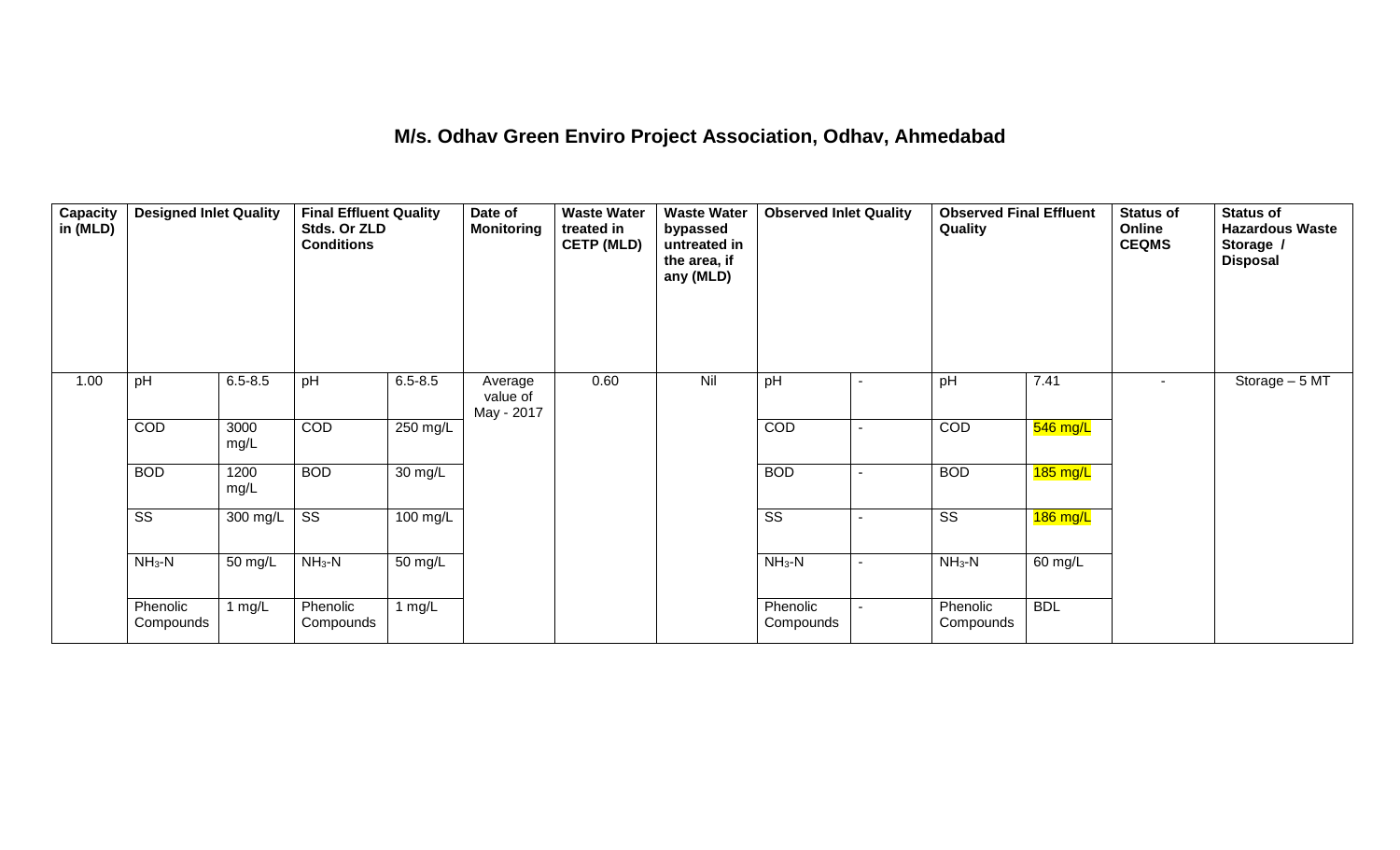#### **M/s. Narol Dyestuff Enviro Society., Narol, Ahmedabad**

| Capacity<br>in (MLD) | <b>Designed Inlet Quality</b> |                  | <b>Final Effluent Quality</b><br>Stds. Or ZLD<br><b>Conditions</b> |             | Date of<br><b>Monitoring</b>      | <b>Waste Water</b><br>treated in<br><b>CETP (MLD)</b> | <b>Waste Water</b><br>bypassed<br>untreated in<br>the area, if<br>any (MLD) | <b>Observed Inlet Quality</b> |                | <b>Observed Final Effluent</b><br>Quality |                    | <b>Status of</b><br>Online<br><b>CEQMS</b> | <b>Status of</b><br><b>Hazardous Waste</b><br>Storage /<br><b>Disposal</b> |
|----------------------|-------------------------------|------------------|--------------------------------------------------------------------|-------------|-----------------------------------|-------------------------------------------------------|-----------------------------------------------------------------------------|-------------------------------|----------------|-------------------------------------------|--------------------|--------------------------------------------|----------------------------------------------------------------------------|
| 0.10                 | pH                            | $6.5 - 8.5$      | pH                                                                 | $6.5 - 8.5$ | Average<br>value of<br>May - 2017 | 0.015                                                 | Nil                                                                         | pH                            | $\blacksquare$ | pH                                        | 7.72               | $\sim$                                     | Storage - 12 MT                                                            |
|                      | COD                           | 3000<br>mg/L     | COD                                                                | 250 mg/L    |                                   |                                                       |                                                                             | COD                           | $\blacksquare$ | COD                                       | $922$ mg/L         |                                            |                                                                            |
|                      | <b>BOD</b>                    | 1200<br>mg/L     | <b>BOD</b>                                                         | 30 mg/L     |                                   |                                                       |                                                                             | <b>BOD</b>                    | -              | <b>BOD</b>                                | $318 \text{ mg/L}$ |                                            |                                                                            |
|                      | $\overline{\text{ss}}$        | 300 mg/L $\vert$ | $\overline{\text{ss}}$                                             | 100 mg/L    |                                   |                                                       |                                                                             | $\overline{\text{ss}}$        | $\blacksquare$ | $\overline{\text{ss}}$                    | 348 mg/L           |                                            |                                                                            |
|                      | $NH3-N$                       | 50 mg/L          | $NH3-N$                                                            | 50 mg/L     |                                   |                                                       |                                                                             | $NH3-N$                       | -              | $NH3-N$                                   | 10 mg/L            |                                            |                                                                            |
|                      | Phenolic<br>Compounds         | 1 $mg/L$         | Phenolic<br>Compounds                                              | 1 $mg/L$    |                                   |                                                       |                                                                             | Phenolic<br>Compounds         |                | Phenolic<br>Compounds                     | 0.30 mg/L          |                                            |                                                                            |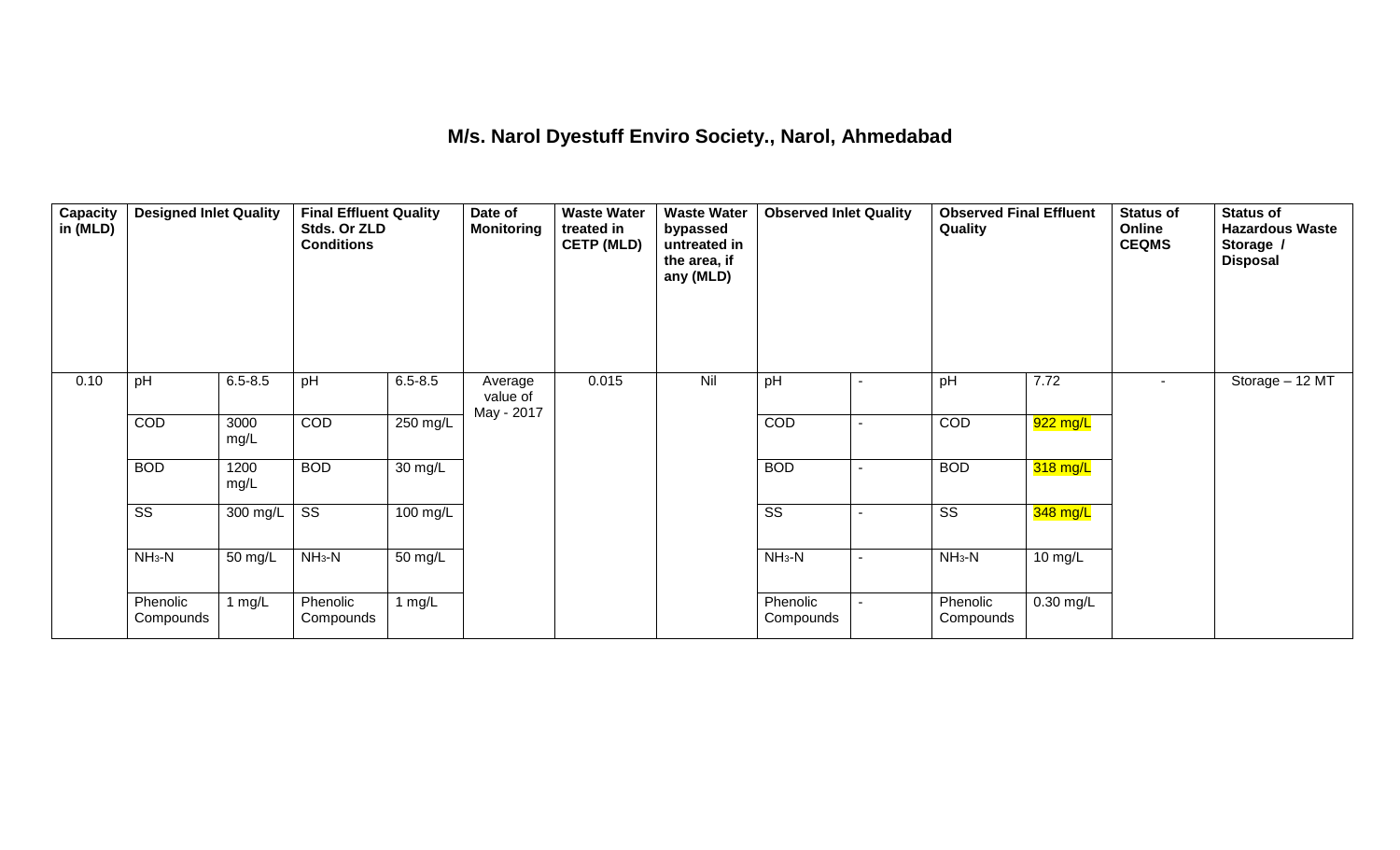# **M/s. Gujarat Vepari Maha Mandal Sahkari Udhyogik Vasahat Ltd, Ahmedabad**

| <b>Capacity</b><br>in (MLD) | <b>Designed Inlet Quality</b> |              | <b>Final Effluent Quality</b><br>Stds. Or ZLD<br><b>Conditions</b> |                      | Date of<br><b>Monitoring</b>      | <b>Waste Water</b><br>treated in<br><b>CETP (MLD)</b> | <b>Waste Water</b><br>bypassed<br>untreated in<br>the area, if<br>any (MLD) | <b>Observed Inlet Quality</b> | <b>Observed Final Effluent</b><br>Quality |                   | <b>Status of</b><br>Online<br><b>CEQMS</b> | <b>Status of</b><br><b>Hazardous Waste</b><br>Storage /<br><b>Disposal</b> |
|-----------------------------|-------------------------------|--------------|--------------------------------------------------------------------|----------------------|-----------------------------------|-------------------------------------------------------|-----------------------------------------------------------------------------|-------------------------------|-------------------------------------------|-------------------|--------------------------------------------|----------------------------------------------------------------------------|
| 1.00                        | pH                            | $6.5 - 8.5$  | pH                                                                 | $6.5 - 8.5$          | Average<br>value of<br>May - 2017 | 0.60                                                  | Nil                                                                         | pH                            | pH                                        | 7.08              | Flow Meter                                 | Storage - 200 MT                                                           |
|                             | COD                           | 3000<br>mg/L | COD                                                                | $250$ mg/L           |                                   |                                                       |                                                                             | COD                           | COD                                       | 78 mg/L           |                                            |                                                                            |
|                             | <b>BOD</b>                    | 1200<br>mg/L | <b>BOD</b>                                                         | $\overline{30}$ mg/L |                                   |                                                       |                                                                             | <b>BOD</b>                    | <b>BOD</b>                                | 26 mg/L           |                                            |                                                                            |
|                             | $\overline{\text{ss}}$        | 300 mg/L     | $\overline{\text{ss}}$                                             | 100 mg/L             |                                   |                                                       |                                                                             | $\overline{\text{ss}}$        | $\overline{\text{SS}}$                    | $14 \text{ mg/L}$ |                                            |                                                                            |
|                             | $NH3-N$                       | 50 mg/L      | $NH3-N$                                                            | 50 mg/L              |                                   |                                                       |                                                                             | $NH3-N$                       | $NH3-N$                                   | 39 mg/L           |                                            |                                                                            |
|                             | Phenolic<br>Compounds         | mg/L         | Phenolic<br>Compounds                                              | 1 $mg/L$             |                                   |                                                       |                                                                             | Phenolic<br>Compounds         | Phenolic<br>Compounds                     | <b>BDL</b>        |                                            |                                                                            |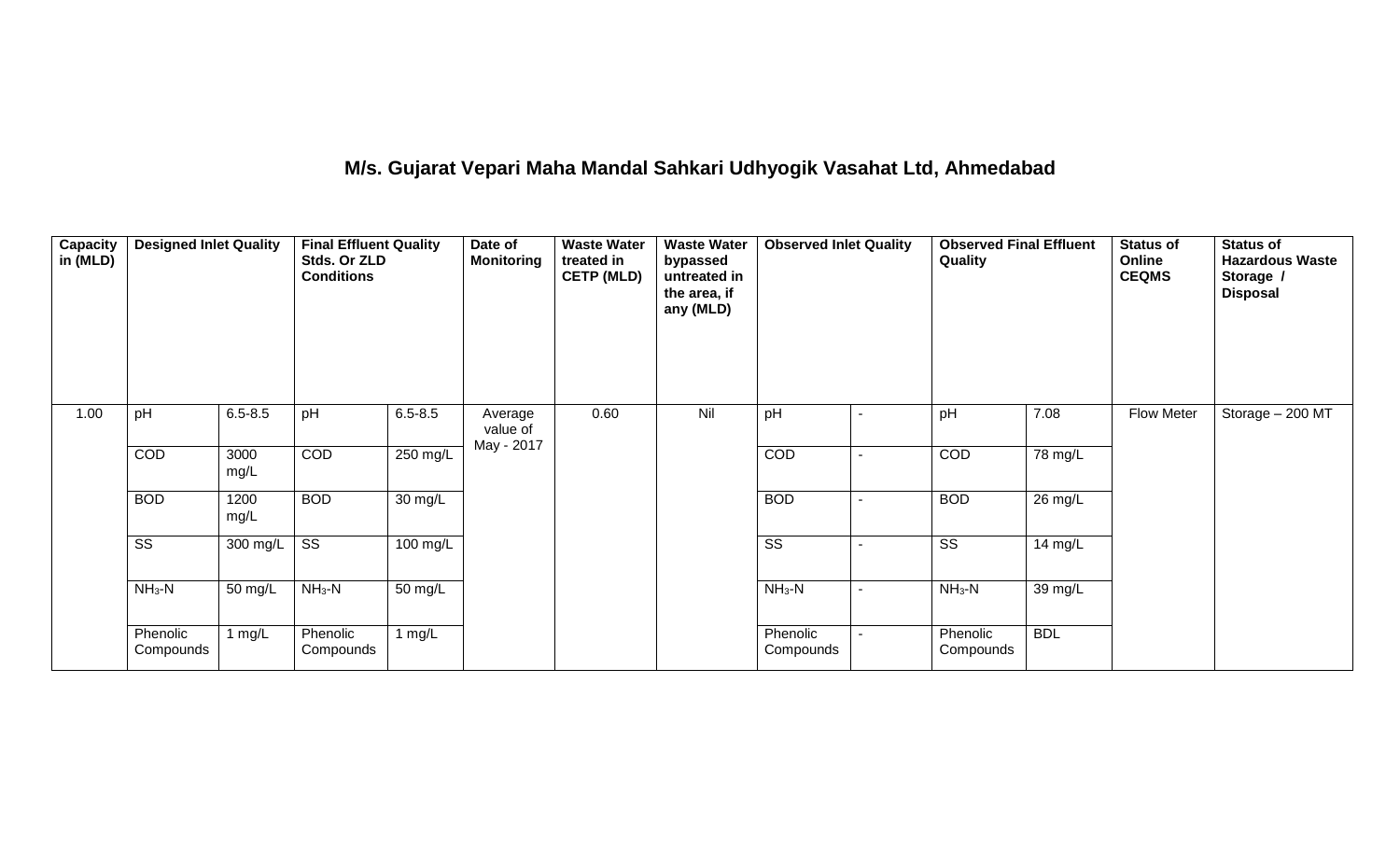### **M/s. Kalol GIDC Industries Association, Kadi, Gandhinagar**

| Capacity<br>in (MLD) | <b>Designed Inlet Quality</b> |              | <b>Final Effluent Quality</b><br>Stds. Or ZLD<br><b>Conditions</b> |            | Date of<br><b>Monitoring</b> | <b>Waste Water</b><br>treated in<br><b>CETP (MLD)</b> | <b>Waste Water</b><br>bypassed<br>untreated in<br>the area, if<br>any (MLD) | <b>Observed Inlet Quality</b> |                | <b>Observed Final Effluent</b><br>Quality |             | <b>Status of</b><br>Online<br><b>CEQMS</b> | <b>Status of</b><br><b>Hazardous Waste</b><br>Storage /<br><b>Disposal</b> |
|----------------------|-------------------------------|--------------|--------------------------------------------------------------------|------------|------------------------------|-------------------------------------------------------|-----------------------------------------------------------------------------|-------------------------------|----------------|-------------------------------------------|-------------|--------------------------------------------|----------------------------------------------------------------------------|
| 0.40                 | pH                            | 6.5 to 8.5   | pH                                                                 | 6.5 to 8.5 | Average<br>value of          | 0.35                                                  | Nil                                                                         | pH                            |                | pH                                        | 7.27        |                                            | Storage - 7 MT                                                             |
|                      | COD                           | 2500<br>mg/L | COD                                                                | 250 mg/L   | May - 2017                   |                                                       |                                                                             | COD                           |                | COD                                       | $1118$ mg/L |                                            |                                                                            |
|                      | <b>BOD</b>                    | 1000<br>mg/L | <b>BOD</b>                                                         | 100 mg/L   |                              |                                                       |                                                                             | <b>BOD</b>                    |                | <b>BOD</b>                                | 384 mg/L    |                                            |                                                                            |
|                      | SS                            |              | SS                                                                 | 100 mg/L   |                              |                                                       |                                                                             | SS                            |                | SS                                        | $165$ mg/L  |                                            |                                                                            |
|                      | $NH3-N$                       | 50 mg/L      | $NH3-N$                                                            | 50 mg/L    |                              |                                                       |                                                                             | $NH_3-N$                      | $\blacksquare$ | $NH_3-N$                                  | 5 mg/L      |                                            |                                                                            |
|                      | Phenolic<br>Compounds         |              | Phenolic<br>Compounds                                              | 1 $mg/L$   |                              |                                                       |                                                                             | Phenolic<br>Compounds         | $\blacksquare$ | Phenolic<br>Compounds                     | 0.88 mg/L   |                                            |                                                                            |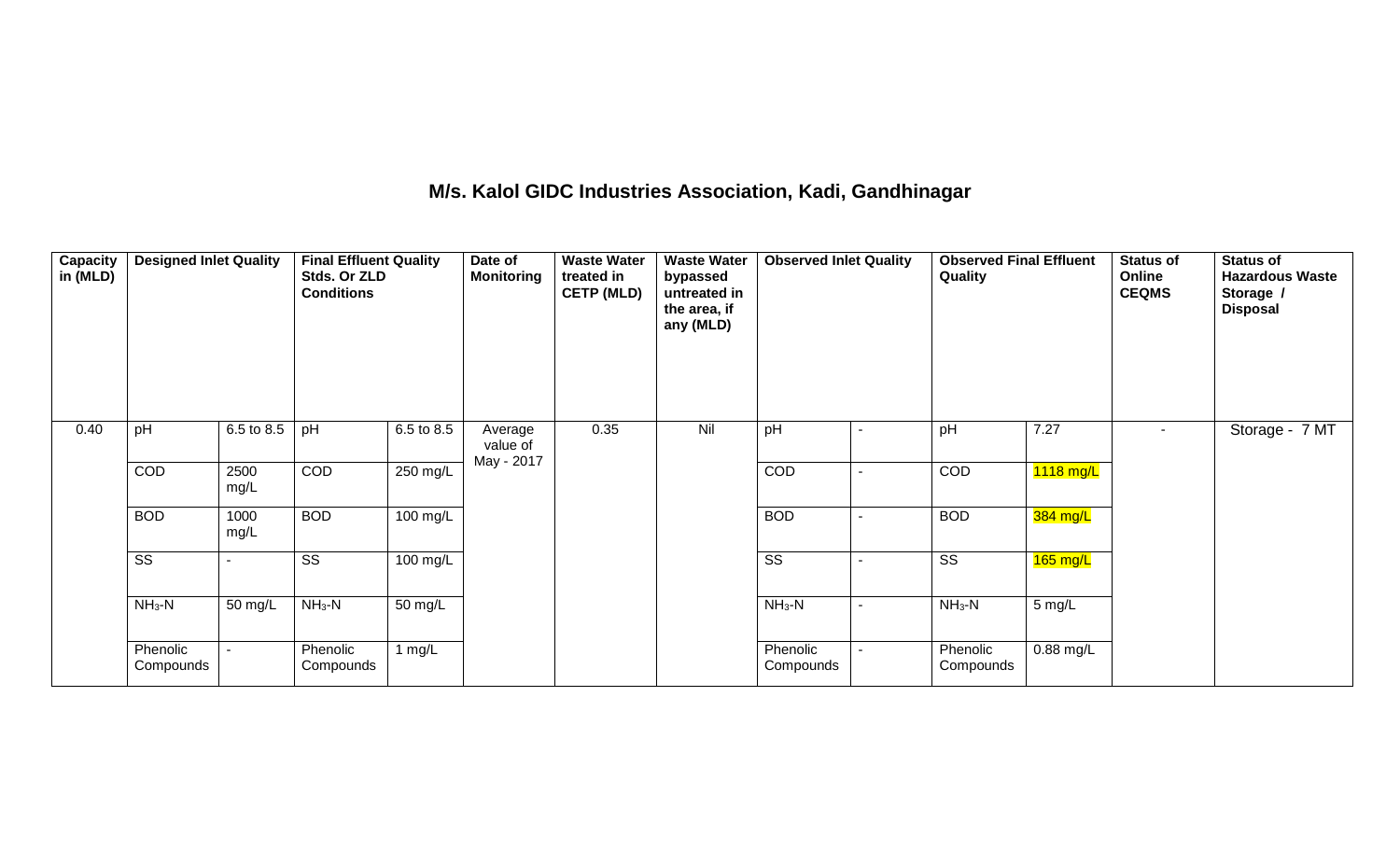### **M/s. Zydus Infrastructure Pvt. Ltd, Changodar, Ahmedabad**

| Capacity<br>in (MLD) | <b>Designed Inlet Quality</b>                   |             | <b>Final Effluent Quality</b><br>Stds. Or ZLD<br><b>Conditions</b> |                                | Date of<br><b>Monitoring</b> | <b>Waste Water</b><br>treated in<br><b>CETP (MLD)</b> | <b>Waste Water</b><br>bypassed<br>untreated in<br>the area, if<br>any (MLD) | <b>Observed Inlet Quality</b>        |                | <b>Observed Final Effluent</b><br>Quality       |            | <b>Status of</b><br>Online<br><b>CEQMS</b> | <b>Status of</b><br><b>Hazardous Waste</b><br>Storage /<br><b>Disposal</b> |
|----------------------|-------------------------------------------------|-------------|--------------------------------------------------------------------|--------------------------------|------------------------------|-------------------------------------------------------|-----------------------------------------------------------------------------|--------------------------------------|----------------|-------------------------------------------------|------------|--------------------------------------------|----------------------------------------------------------------------------|
| 1.5                  | pH                                              | $6 - 8$     | pH                                                                 | No outlet<br>norms             | Average<br>value of          | 1.3                                                   | Nil                                                                         | pH                                   | ۰              | pH                                              | 7.02       | pH, TOC<br>meter                           | $\overline{\phantom{a}}$                                                   |
|                      | COD                                             | 850 mg/L    | COD                                                                | are<br>prescribe<br>d as it is | May - 2017                   |                                                       |                                                                             | COD                                  | $\blacksquare$ | COD                                             | 5 mg/L     |                                            |                                                                            |
|                      | BOD <sub>(3</sub><br>days at<br>$27^{\circ}C$ ) | 400 mg/L    | BOD(3)<br>days at<br>$27^{\circ}C$ )                               | a ZLD<br>based<br>CETP by      |                              |                                                       |                                                                             | BOD(3)<br>days at<br>$27^{\circ}C$ ) | ۰.             | BOD <sub>(3</sub><br>days at<br>$27^{\circ}C$ ) | $<$ 2 mg/L |                                            |                                                                            |
|                      | SS                                              | 300 mg/L    | SS                                                                 | the<br>means of<br><b>MEE</b>  |                              |                                                       |                                                                             | $\overline{\text{ss}}$               | $\blacksquare$ | SS                                              | 2 mg/L     |                                            |                                                                            |
|                      | $NH3-N$                                         | $<$ 10 mg/L | $NH3-N$                                                            |                                |                              |                                                       |                                                                             | $NH_3-N$                             | $\blacksquare$ | $NH_3-N$                                        | 0.45 mg/L  |                                            |                                                                            |
|                      | Phenolic<br>Compounds                           | $<$ 3 mg/L  | Phenolic<br>Compounds                                              |                                |                              |                                                       |                                                                             | Phenolic<br>Compounds                |                | Phenolic<br>Compounds                           | <b>BDL</b> |                                            |                                                                            |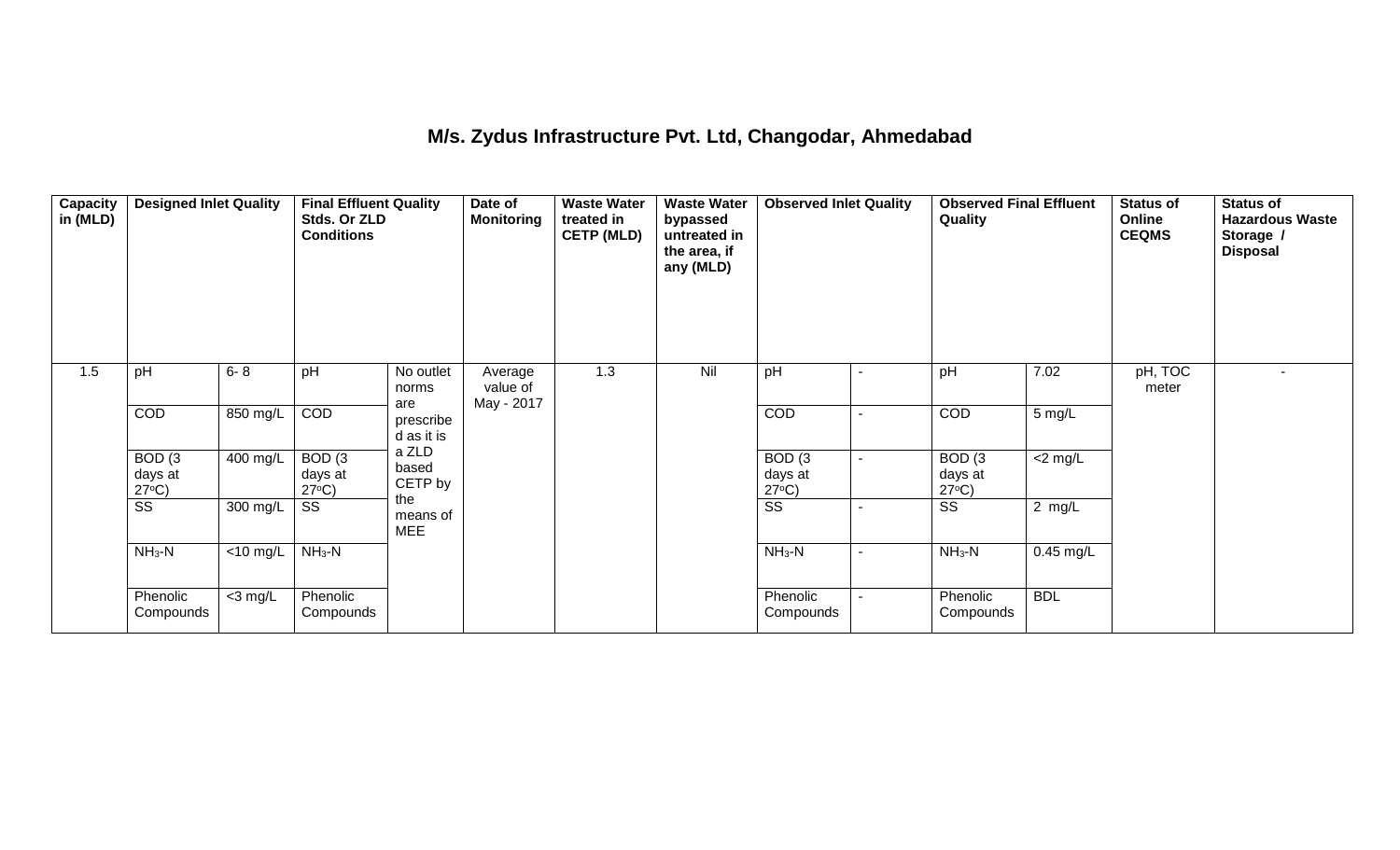### **M/s. Tata Motors Ltd Vendors Park, Sanand, Ahmedabad**

| Capacity<br>in (MLD) | <b>Designed Inlet Quality</b> |                       | <b>Final Effluent Quality</b><br>Stds. Or ZLD<br><b>Conditions</b> |                      | Date of<br><b>Monitoring</b> | <b>Waste Water</b><br>treated in<br><b>CETP (MLD)</b> | <b>Waste Water</b><br>bypassed<br>untreated in<br>the area, if<br>any (MLD) | <b>Observed Inlet Quality</b> |                          | <b>Observed Final Effluent</b><br>Quality |            | <b>Status of</b><br>Online<br><b>CEQMS</b> | <b>Status of</b><br><b>Hazardous Waste</b><br>Storage /<br><b>Disposal</b> |
|----------------------|-------------------------------|-----------------------|--------------------------------------------------------------------|----------------------|------------------------------|-------------------------------------------------------|-----------------------------------------------------------------------------|-------------------------------|--------------------------|-------------------------------------------|------------|--------------------------------------------|----------------------------------------------------------------------------|
| 1.5                  | pH                            | $6 - 10.5$            | pH                                                                 | $6.5 - 8.5$          | Average<br>value of          | 0.10                                                  | Nil                                                                         | pH                            | $\blacksquare$           | pH                                        | 8.31       | pH, DO<br>meter, TOC                       | $\overline{\phantom{a}}$                                                   |
|                      | COD                           | 900 mg/L              | COD                                                                | $100$ mg/L           | May - 2017                   |                                                       |                                                                             | COD                           | $\blacksquare$           | COD                                       | 40 mg/L    | meter, Flow<br>meter                       |                                                                            |
|                      | <b>BOD</b>                    | 250 mg/L              | <b>BOD</b>                                                         | $\overline{30}$ mg/L |                              |                                                       |                                                                             | <b>BOD</b>                    | ٠                        | <b>BOD</b>                                | 22 mg/L    |                                            |                                                                            |
|                      | $\overline{\text{ss}}$        | 100 mg/L              | $\overline{\text{ss}}$                                             | 100 mg/L             |                              |                                                       |                                                                             | $\overline{\text{SS}}$        |                          | SS                                        | 12 mg/L    |                                            |                                                                            |
|                      | $NH3-N$                       | 50 mg/L               | $NH3-N$                                                            | 50 mg/L              |                              |                                                       |                                                                             | $NH_3-N$                      | $\blacksquare$           | $NH3-N$                                   | 1 $mg/L$   |                                            |                                                                            |
|                      | Phenolic<br>Compounds         | Not<br>Applicabl<br>e | Phenolic<br>Compounds                                              | 1 $mg/L$             |                              |                                                       |                                                                             | Phenolic<br>Compounds         | $\overline{\phantom{0}}$ | Phenolic<br>Compounds                     | <b>BDL</b> |                                            |                                                                            |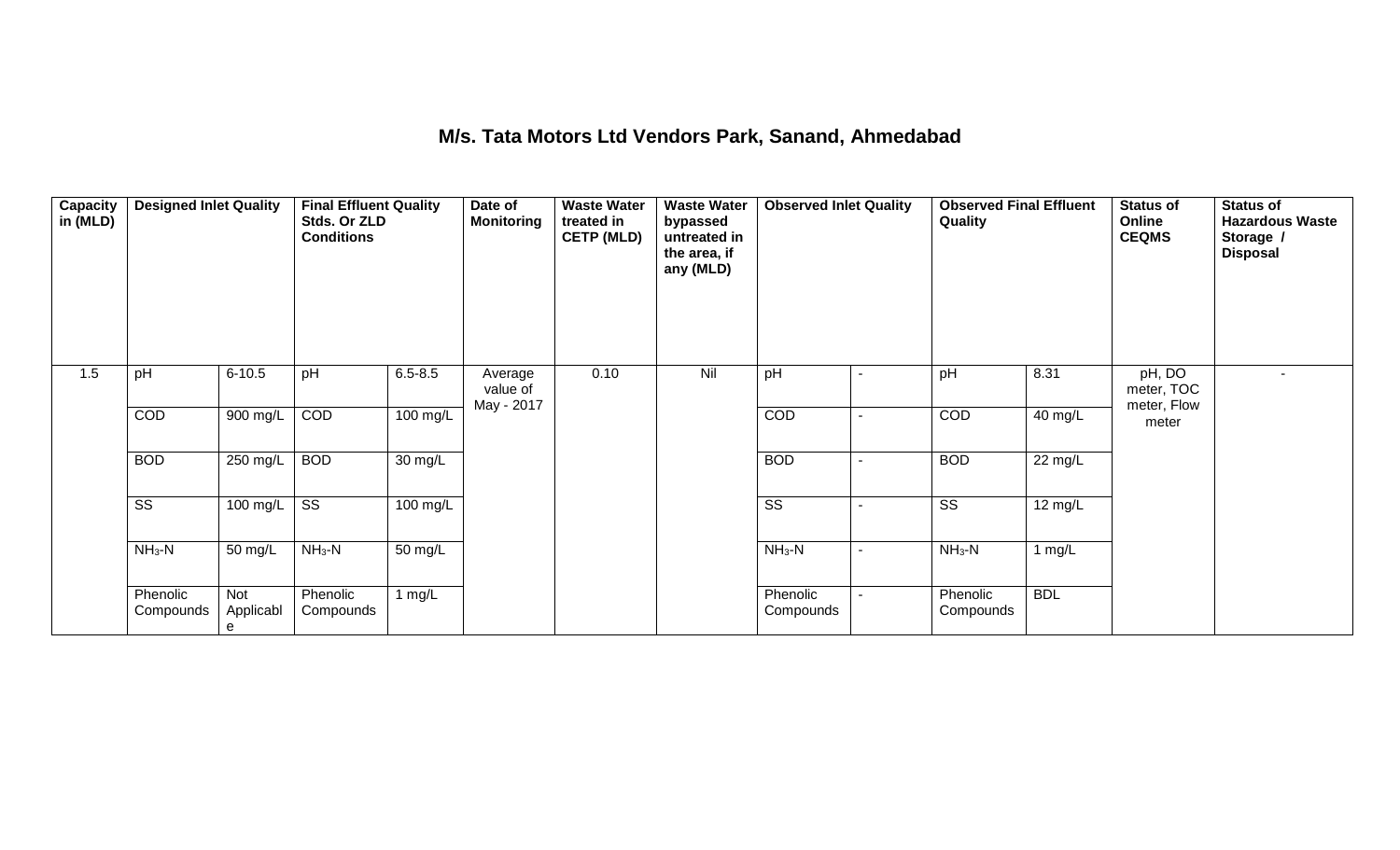### **M/s. Bavla Eco Project Ltd., Bavla, Ahmedabad**

| Capacity<br>in (MLD) | <b>Designed Inlet Quality</b> |                                 | <b>Final Effluent Quality</b><br>Stds. Or ZLD<br><b>Conditions</b> |                       | Date of<br><b>Monitoring</b>      | <b>Waste Water</b><br>treated in<br><b>CETP (MLD)</b> | <b>Waste Water</b><br>bypassed<br>untreated in<br>the area, if<br>any (MLD) | <b>Observed Inlet Quality</b> |                          | <b>Observed Final Effluent</b><br>Quality |            | <b>Status of</b><br>Online<br><b>CEQMS</b> | <b>Status of</b><br><b>Hazardous Waste</b><br>Storage /<br><b>Disposal</b> |
|----------------------|-------------------------------|---------------------------------|--------------------------------------------------------------------|-----------------------|-----------------------------------|-------------------------------------------------------|-----------------------------------------------------------------------------|-------------------------------|--------------------------|-------------------------------------------|------------|--------------------------------------------|----------------------------------------------------------------------------|
| 1.00                 | pH                            | No CETP<br>Designed<br>Inlet    | pH                                                                 | $6.5 - 8.5$           | Average<br>value of<br>May - 2017 | 1.00                                                  | Nil                                                                         | pH                            | $\blacksquare$           | pH                                        | 7.87       | $\sim$                                     | Sludge is used as<br>Manure                                                |
|                      | COD                           | Quality<br>prescribe            | COD                                                                | 250 mg/L              |                                   |                                                       |                                                                             | COD                           | $\mathbf{r}$             | COD                                       | 671 mg/L   |                                            |                                                                            |
|                      | <b>BOD</b>                    | d as it is<br>a CETP<br>of rice | <b>BOD</b>                                                         | $100$ mg/L            |                                   |                                                       |                                                                             | <b>BOD</b>                    | $\blacksquare$           | <b>BOD</b>                                | 209 mg/L   |                                            |                                                                            |
|                      | $\overline{\text{SS}}$        | mill<br>cluster                 | $\overline{\text{ss}}$                                             | $100$ mg/L            |                                   |                                                       |                                                                             | $\overline{\text{ss}}$        | $\overline{\phantom{a}}$ | $\overline{\text{SS}}$                    | 320 mg/L   |                                            |                                                                            |
|                      | $NH3-N$                       |                                 | $NH3-N$                                                            | 50 mg/L               |                                   |                                                       |                                                                             | $NH3-N$                       | $\sim$                   | $NH_3-N$                                  | 51 mg/L    |                                            |                                                                            |
|                      | Phenolic<br>Compounds         |                                 | Phenolic<br>Compounds                                              | Not<br>Applicabl<br>e |                                   |                                                       |                                                                             | Phenolic<br>Compounds         | $\blacksquare$           | Phenolic<br>Compounds                     | <b>BDL</b> |                                            |                                                                            |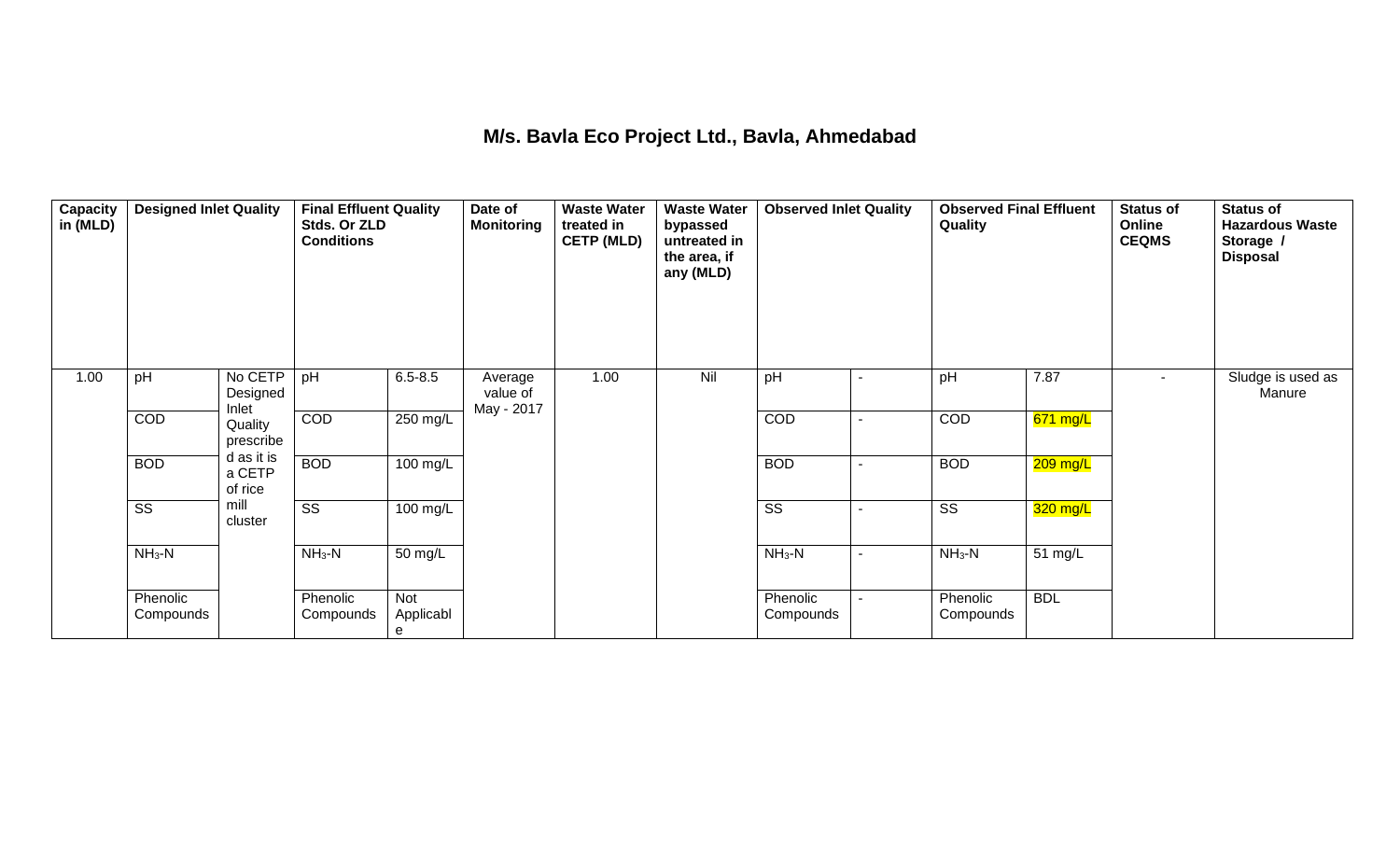### **M/s. Vinayak Jal Sudhikaran Sahakari Mandali Ltd, Bavla, Ahmedabad**

| Capacity<br>in (MLD) | <b>Designed Inlet Quality</b> |                              | <b>Final Effluent Quality</b><br>Stds. Or ZLD<br><b>Conditions</b> |                       | Date of<br><b>Monitoring</b>      | <b>Waste Water</b><br>treated in<br><b>CETP (MLD)</b> | <b>Waste Water</b><br>bypassed<br>untreated in<br>the area, if<br>any (MLD) | <b>Observed Inlet Quality</b> |                | <b>Observed Final Effluent</b><br>Quality |            | <b>Status of</b><br>Online<br><b>CEQMS</b> | <b>Status of</b><br><b>Hazardous Waste</b><br>Storage /<br><b>Disposal</b> |
|----------------------|-------------------------------|------------------------------|--------------------------------------------------------------------|-----------------------|-----------------------------------|-------------------------------------------------------|-----------------------------------------------------------------------------|-------------------------------|----------------|-------------------------------------------|------------|--------------------------------------------|----------------------------------------------------------------------------|
| 1.50                 | pH                            | No CETP<br>Designed<br>Inlet | pH                                                                 | $6.5 - 8.5$           | Average<br>value of<br>May - 2017 | 1.50                                                  | Nil                                                                         | pH                            | $\blacksquare$ | pH                                        | 8.12       | $\sim$                                     | Sludge is used as<br>Manure                                                |
|                      | <b>COD</b>                    | Quality<br>prescribe         | COD                                                                | 250mg/L               |                                   |                                                       |                                                                             | COD                           | $\blacksquare$ | COD                                       | 207 mg/L   |                                            |                                                                            |
|                      | <b>BOD</b>                    | d as it is<br>the<br>CETP of | <b>BOD</b>                                                         | 100 mg/L              |                                   |                                                       |                                                                             | <b>BOD</b>                    | $\blacksquare$ | <b>BOD</b>                                | 57 mg/L    |                                            |                                                                            |
|                      | $\overline{\text{SS}}$        | <b>Rice Mills</b>            | $\overline{\text{ss}}$                                             | 100 mg/L              |                                   |                                                       |                                                                             | $\overline{\text{SS}}$        | $\blacksquare$ | $\overline{\text{SS}}$                    | $170$ mg/L |                                            |                                                                            |
|                      | $NH3-N$                       |                              | $NH3-N$                                                            | 50 mg/L               |                                   |                                                       |                                                                             | $NH3-N$                       | $\blacksquare$ | $NH3-N$                                   | 10 mg/L    |                                            |                                                                            |
|                      | Phenolic<br>Compounds         |                              | Phenolic<br>Compounds                                              | Not<br>Applicabl<br>e |                                   |                                                       |                                                                             | Phenolic<br>Compounds         |                | Phenolic<br>Compounds                     | <b>BDL</b> |                                            |                                                                            |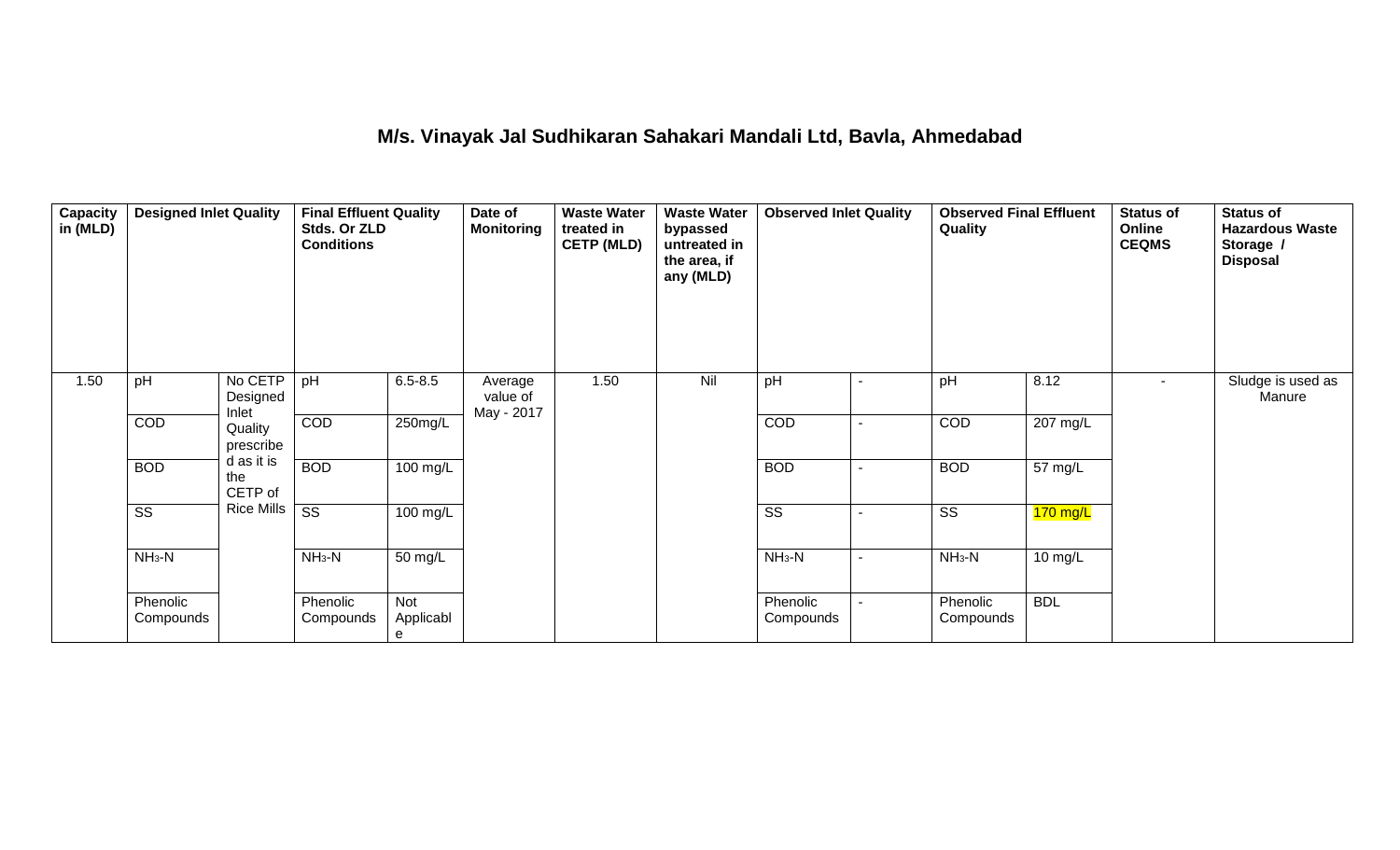## **M/s. Jay Khodiyar Enviro -Technologies Pvt. Ltd., Rajkot**

| Capacity<br>in (MLD) | <b>Designed Inlet Quality</b> |                 | <b>Final Effluent Quality</b><br>Stds. Or ZLD<br><b>Conditions</b> |            | Date of<br><b>Monitoring</b> | <b>Waste Water</b><br>treated in<br><b>CETP (MLD)</b> | <b>Waste Water</b><br>bypassed<br>untreated in<br>the area, if<br>any (MLD) | <b>Observed Inlet Quality</b> |                | Quality                |                   | <b>Status of</b><br>Online<br><b>CEQMS</b> | <b>Status of</b><br><b>Hazardous Waste</b><br>Storage /<br><b>Disposal</b> |
|----------------------|-------------------------------|-----------------|--------------------------------------------------------------------|------------|------------------------------|-------------------------------------------------------|-----------------------------------------------------------------------------|-------------------------------|----------------|------------------------|-------------------|--------------------------------------------|----------------------------------------------------------------------------|
| 0.025                | pH                            | Not<br>Furnishe | pH                                                                 | 6.5 to 8.5 | Average<br>value of          | 0.007                                                 | Nil                                                                         | pH                            |                | pH                     | <mark>9.91</mark> | $\blacksquare$                             | Storage - 9 MT                                                             |
|                      | COD                           |                 | COD                                                                | 250 mg/L   | May - 2017                   |                                                       |                                                                             | COD                           | $\blacksquare$ | COD                    | $21 \text{ mg/L}$ |                                            |                                                                            |
|                      | <b>BOD</b>                    |                 | <b>BOD</b>                                                         | 30 mg/L    |                              |                                                       |                                                                             | <b>BOD</b>                    |                | <b>BOD</b>             | 37 mg/L           |                                            |                                                                            |
|                      | $\overline{\text{ss}}$        |                 | $\overline{\text{SS}}$                                             | 100 mg/L   |                              |                                                       |                                                                             | $\overline{\text{ss}}$        |                | $\overline{\text{ss}}$ | $164$ mg/L        |                                            |                                                                            |
|                      | $NH3-N$                       |                 | $NH_3-N$                                                           | 50 mg/L    |                              |                                                       |                                                                             | $NH3-N$                       | $\blacksquare$ | $NH_3-N$               | 7 mg/L            |                                            |                                                                            |
|                      | Phenolic<br>Compounds         |                 | Phenolic<br>Compounds                                              | 1 $mg/L$   |                              |                                                       |                                                                             | Phenolic<br>Compounds         |                | Phenolic<br>Compounds  | <b>BDL</b>        |                                            |                                                                            |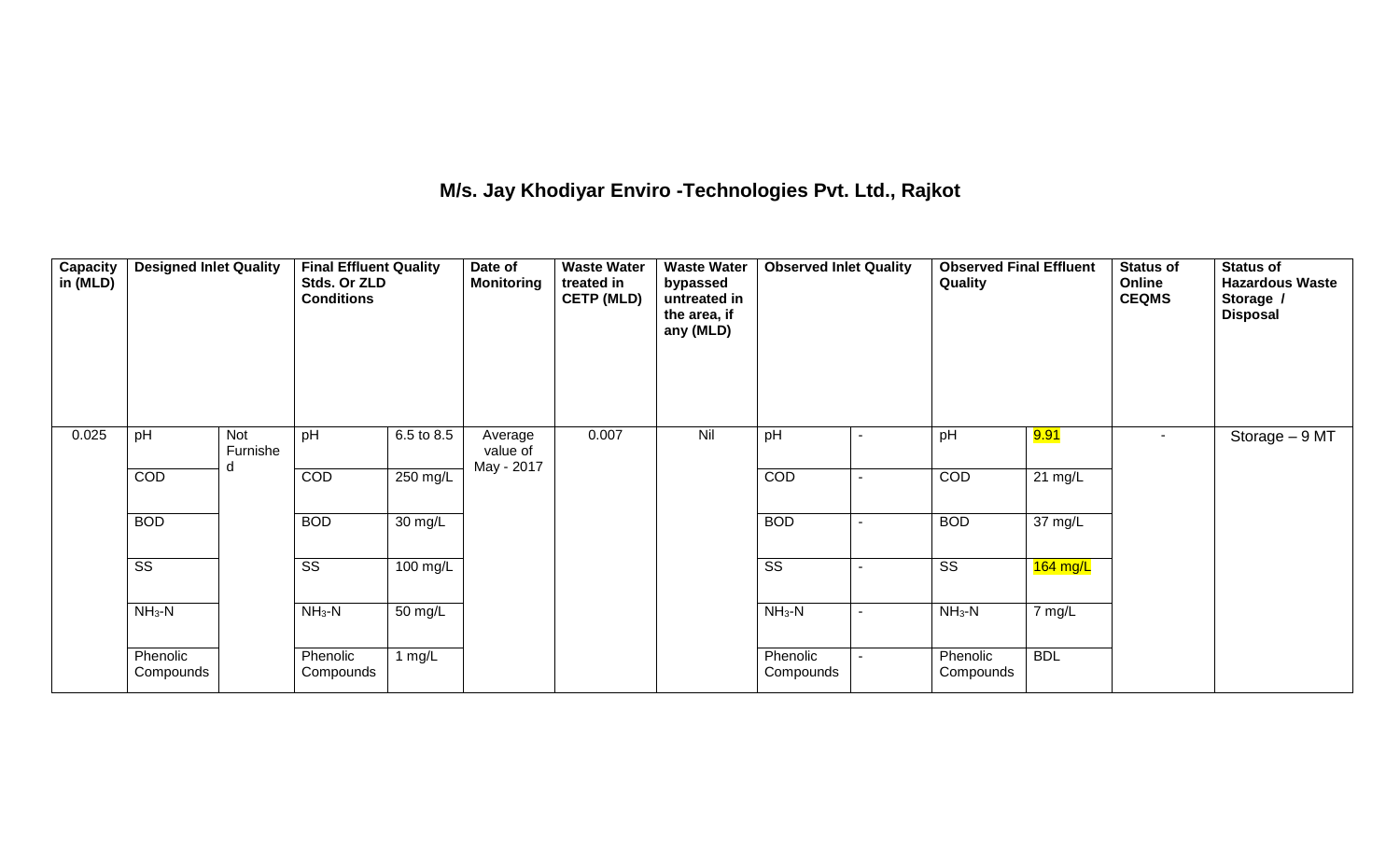## **M/s. Jetpur Dyeing & Printing Association, Jetpur, Rajkot**

| <b>Capacity</b><br>in (MLD) | <b>Designed Inlet Quality</b> |                      | <b>Final Effluent Quality</b><br>Stds. Or ZLD<br><b>Conditions</b> |                       | Date of<br><b>Monitoring</b> | <b>Waste Water</b><br><b>Waste Water</b><br>treated in<br>bypassed<br>untreated in<br><b>CETP (MLD)</b><br>the area, if<br>any (MLD) |     | <b>Observed Inlet Quality</b> |                    | <b>Observed Final Effluent</b><br>Quality |          | <b>Status of</b><br><b>Online</b><br><b>CEQMS</b> | <b>Status of</b><br><b>Hazardous Waste</b><br>Storage /<br><b>Disposal</b> |
|-----------------------------|-------------------------------|----------------------|--------------------------------------------------------------------|-----------------------|------------------------------|--------------------------------------------------------------------------------------------------------------------------------------|-----|-------------------------------|--------------------|-------------------------------------------|----------|---------------------------------------------------|----------------------------------------------------------------------------|
| 10.00                       | pH                            | Not<br>Furnishe<br>d | pH                                                                 | 6.5 to 8.5            | Average<br>value of          | 7.00                                                                                                                                 | Nil | pH                            | 11.45              | pH                                        | 7.69     | pH, Flow<br>meter                                 | Storage - 150 MT                                                           |
|                             | COD                           |                      | COD                                                                | 250 mg/L              | May - 2017                   |                                                                                                                                      |     | COD                           | 1110 mg/L          | COD                                       | 297 mg/L |                                                   |                                                                            |
|                             | <b>BOD</b>                    |                      | <b>BOD</b>                                                         | 30 mg/L               |                              |                                                                                                                                      |     | <b>BOD</b>                    | $372 \text{ mg/L}$ | <b>BOD</b>                                | 91 mg/L  |                                                   |                                                                            |
|                             | $\overline{\text{SS}}$        |                      | $\overline{\text{SS}}$                                             | $\overline{100}$ mg/L |                              |                                                                                                                                      |     | $\overline{\text{SS}}$        | 650 mg/L           | $\overline{\text{SS}}$                    | 148 mg/L |                                                   |                                                                            |
|                             | $NH3-N$                       |                      | $NH3-N$                                                            | $\overline{50}$ mg/L  |                              |                                                                                                                                      |     | $NH3-N$                       | $17 \text{ mg/L}$  | $NH3-N$                                   | $6$ mg/L |                                                   |                                                                            |
|                             | Phenolic<br>Compounds         |                      | Phenolic<br>Compounds                                              | 1 $mg/L$              |                              |                                                                                                                                      |     | Phenolic<br>Compounds         |                    | Phenolic<br>Compounds                     |          |                                                   |                                                                            |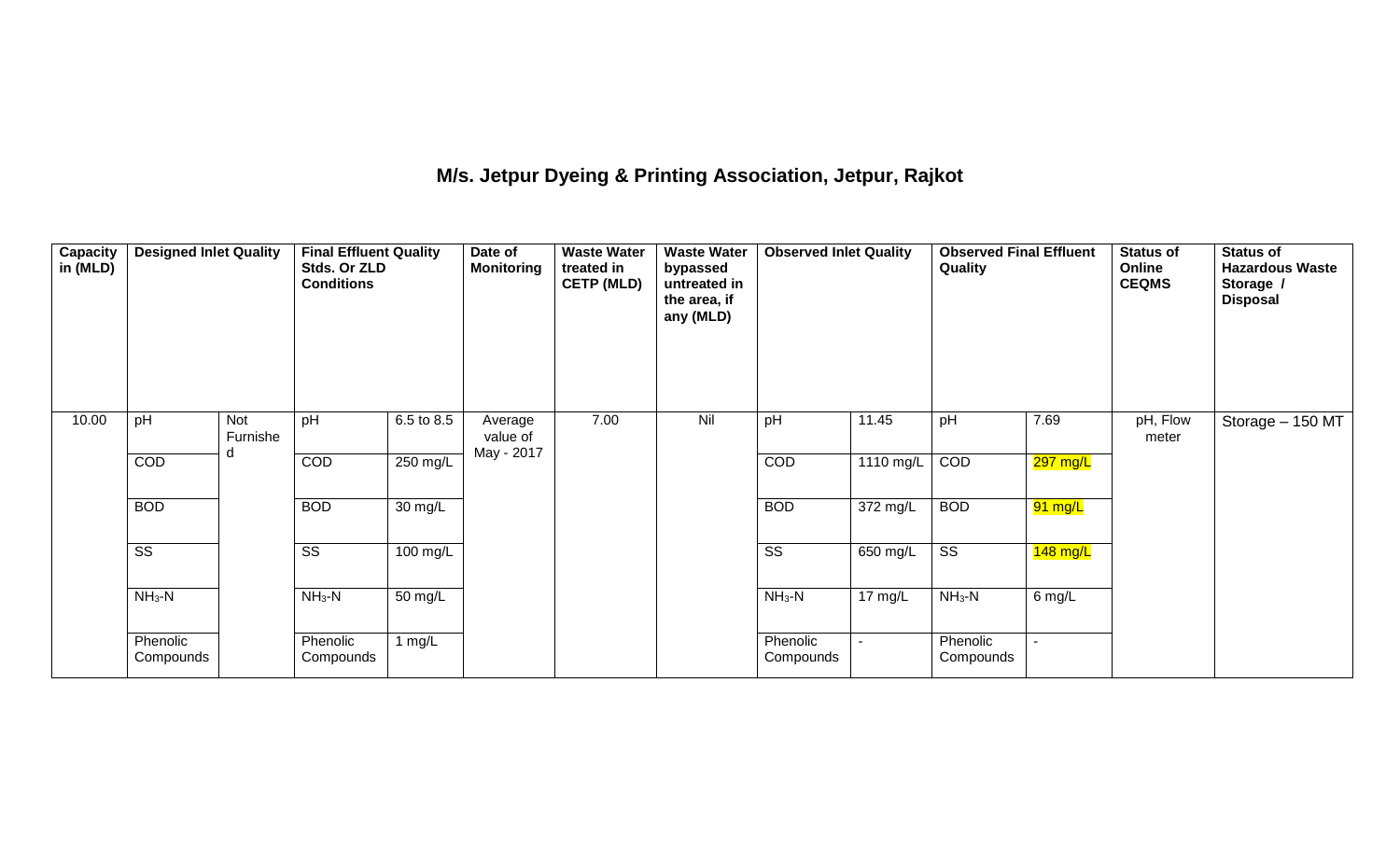### **M/s. Shri Dhareshwar GIDC Vistar Association, Dhareshwar, Rajkot**

| Capacity<br>in (MLD) | <b>Designed Inlet Quality</b> |  | <b>Final Effluent Quality</b><br>Stds. Or ZLD<br><b>Conditions</b> |                      | Date of<br><b>Waste Water</b><br><b>Monitoring</b><br>treated in<br><b>CETP (MLD)</b> |      | <b>Waste Water</b><br>bypassed<br>untreated in<br>the area, if<br>any (MLD) | <b>Observed Inlet Quality</b> |           | <b>Observed Final Effluent</b><br>Quality |            | <b>Status of</b><br><b>Online</b><br><b>CEQMS</b> | <b>Status of</b><br><b>Hazardous Waste</b><br>Storage /<br><b>Disposal</b> |
|----------------------|-------------------------------|--|--------------------------------------------------------------------|----------------------|---------------------------------------------------------------------------------------|------|-----------------------------------------------------------------------------|-------------------------------|-----------|-------------------------------------------|------------|---------------------------------------------------|----------------------------------------------------------------------------|
| 0.09                 | pH                            |  | pH                                                                 | 6.5 to 8.5           | Average<br>value of<br>May - 2017                                                     | 0.07 | Nil                                                                         | pH                            | 7.98      | pH                                        | 7.26       | pH, Flow<br>Meter                                 | Storage - 30 MT                                                            |
|                      | <b>COD</b>                    |  | COD                                                                | 250 mg/L             |                                                                                       |      |                                                                             | COD                           | 2921 mg/L | COD                                       | 388 mg/L   |                                                   |                                                                            |
|                      | <b>BOD</b>                    |  | <b>BOD</b>                                                         | 100 mg/L             |                                                                                       |      |                                                                             | <b>BOD</b>                    | 978 mg/L  | <b>BOD</b>                                | 111 mg/L   |                                                   |                                                                            |
|                      | $\overline{\text{SS}}$        |  | $\overline{\text{SS}}$                                             | 100 mg/L             |                                                                                       |      |                                                                             | $\overline{\text{SS}}$        | 480 mg/L  | $\overline{\text{ss}}$                    | $168$ mg/L |                                                   |                                                                            |
|                      | $NH3-N$                       |  | $NH3-N$                                                            | $\overline{50}$ mg/L |                                                                                       |      |                                                                             | $NH3-N$                       | 182 mg/L  | $NH3-N$                                   | 45 mg/L    |                                                   |                                                                            |
|                      | Phenolic<br>Compounds         |  | Phenolic<br>Compounds                                              |                      |                                                                                       |      |                                                                             | Phenolic<br>Compounds         |           | Phenolic<br>Compounds                     |            |                                                   |                                                                            |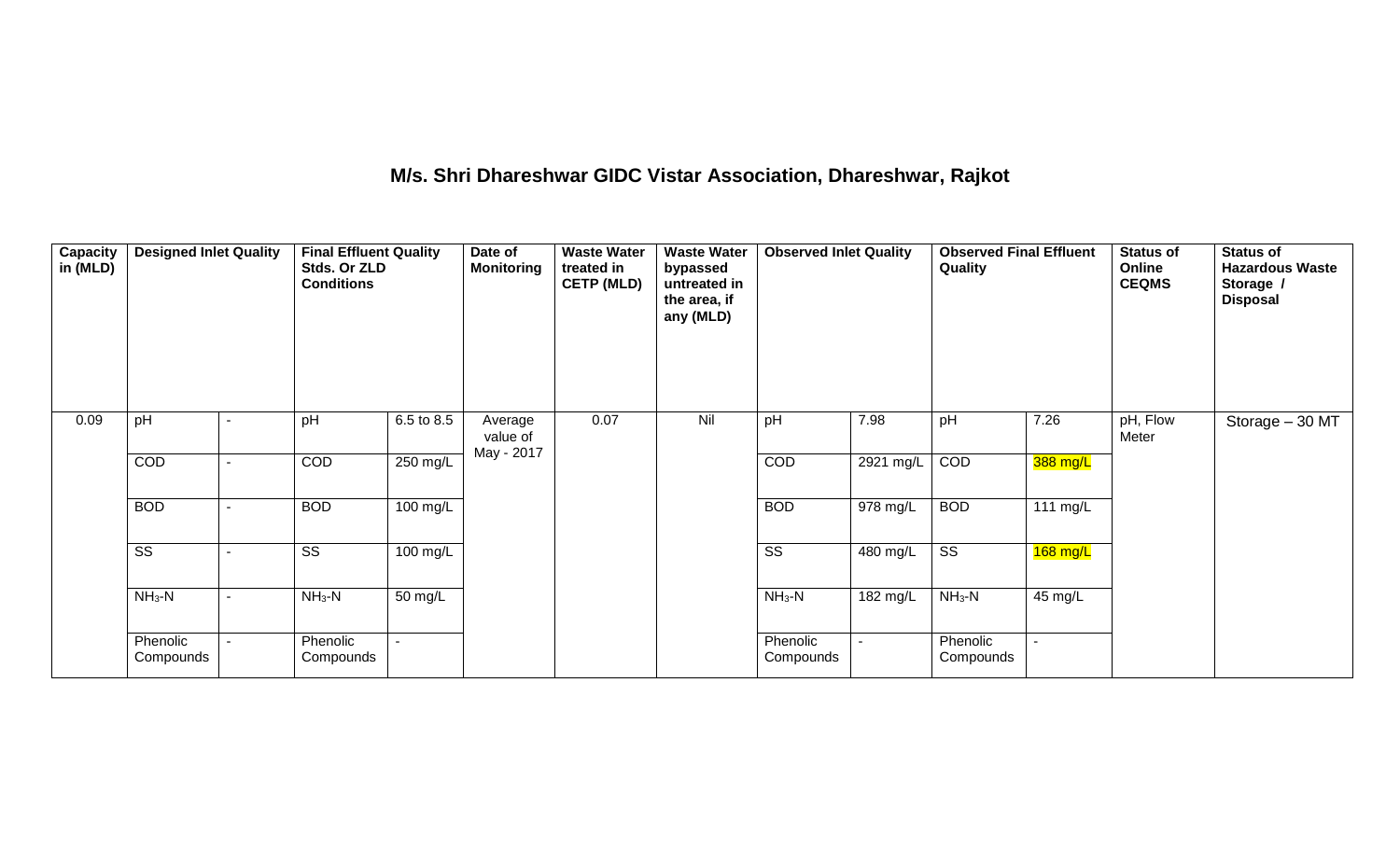### **M/s. Bhatgam Washing Ghat Suddhikaran Yojana Pvt. Ltd., Bhatgam, Rajkot**

| Capacity<br>in (MLD) | <b>Designed Inlet Quality</b> |  |                        | <b>Final Effluent Quality</b><br>Stds. Or ZLD<br><b>Conditions</b> |                                | <b>Waste Water</b><br>treated in<br><b>CETP (MLD)</b> | <b>Waste Water</b><br>bypassed<br>untreated in<br>the area, if<br>any (MLD) | <b>Observed Inlet Quality</b> | <b>Observed Final Effluent</b><br>Quality |  | <b>Status of</b><br>Online<br><b>CEQMS</b> | <b>Status of</b><br><b>Hazardous Waste</b><br>Storage /<br><b>Disposal</b> |
|----------------------|-------------------------------|--|------------------------|--------------------------------------------------------------------|--------------------------------|-------------------------------------------------------|-----------------------------------------------------------------------------|-------------------------------|-------------------------------------------|--|--------------------------------------------|----------------------------------------------------------------------------|
| 30                   | pH                            |  | pH                     | 6.5 to 8.5                                                         | No<br>sampling in<br>the month | 6.00                                                  | Nil                                                                         | pH                            | pH                                        |  | pH, Flow<br>meter, SS,<br>Color, MLSS,     | Storage - 300 MT                                                           |
|                      | COD                           |  | COD                    | 100 mg/L                                                           | of May -<br>2017               |                                                       |                                                                             | <b>COD</b>                    | <b>COD</b>                                |  | <b>COD</b>                                 |                                                                            |
|                      | <b>BOD</b>                    |  | <b>BOD</b>             | 30 mg/L                                                            |                                |                                                       |                                                                             | <b>BOD</b>                    | <b>BOD</b>                                |  |                                            |                                                                            |
|                      | $\overline{\text{ss}}$        |  | $\overline{\text{SS}}$ | $\overline{100}$ mg/L                                              |                                |                                                       |                                                                             | $\overline{\text{ss}}$        | $\overline{\text{ss}}$                    |  |                                            |                                                                            |
|                      | $NH3-N$                       |  | $NH3-N$                | $50 \text{ mg/L}$                                                  |                                |                                                       |                                                                             | $NH3-N$                       | $NH3-N$                                   |  |                                            |                                                                            |
|                      | Phenolic<br>Compounds         |  | Phenolic<br>Compounds  | 1 $mg/L$                                                           |                                |                                                       |                                                                             | Phenolic<br>Compounds         | Phenolic<br>Compounds                     |  |                                            |                                                                            |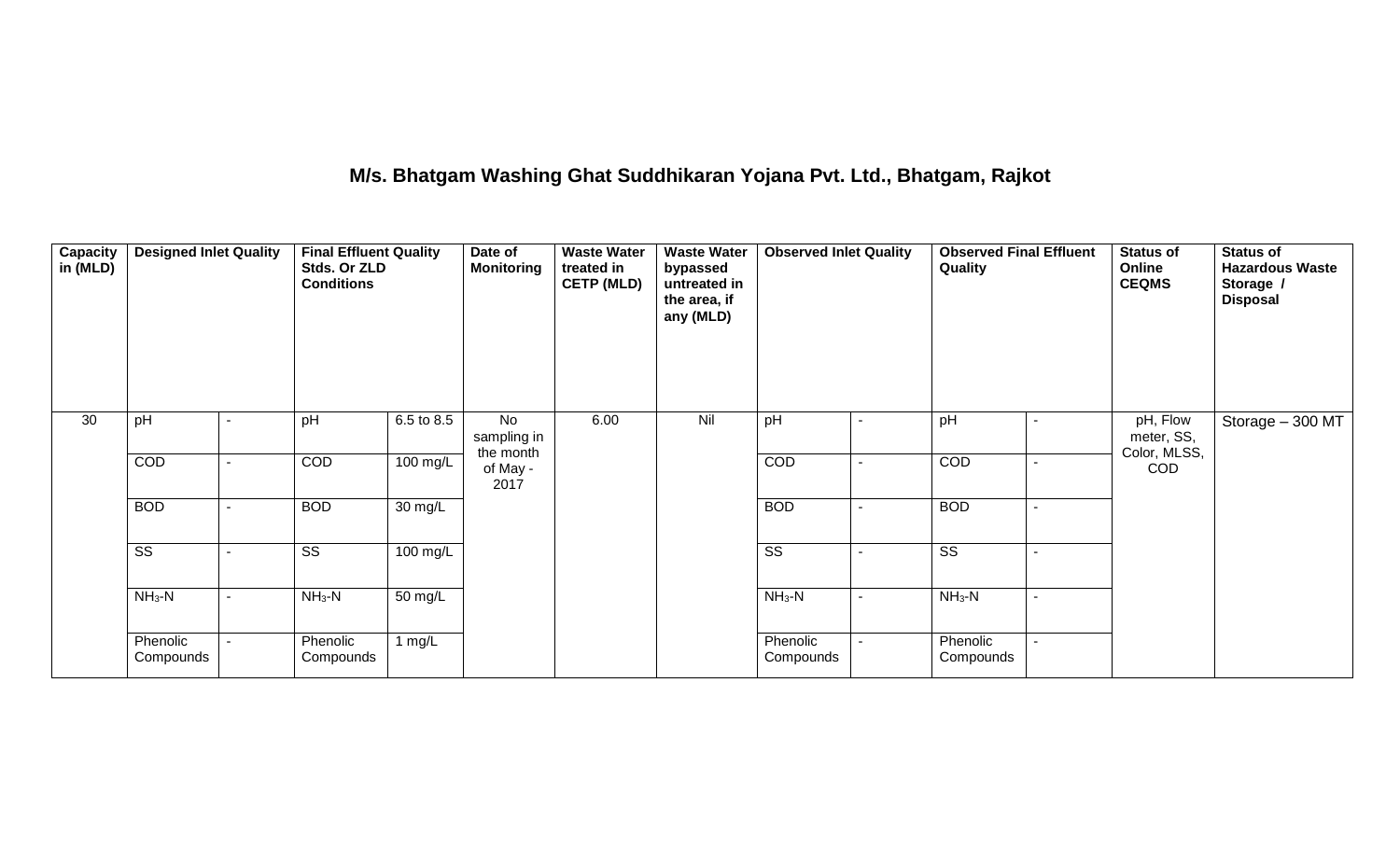#### **M/s. Veraval Industries Association, Veraval, Junagadh**

| Capacity<br>in $(MLD)$ | <b>Designed Inlet Quality</b> |              | <b>Final Effluent Quality</b><br>Stds. Or ZLD<br><b>Conditions</b> |          | Date of<br><b>Monitoring</b>   | <b>Waste Water</b><br>treated in<br><b>CETP (MLD)</b><br>1.5 | <b>Waste Water</b><br>bypassed<br>untreated in<br>the area, if<br>any (MLD) | <b>Observed Inlet Quality</b> |                          | <b>Observed Final Effluent</b><br>Quality |        | <b>Status of</b><br>Online<br><b>CEQMS</b> | <b>Status of</b><br><b>Hazardous Waste</b><br>Storage /<br><b>Disposal</b> |
|------------------------|-------------------------------|--------------|--------------------------------------------------------------------|----------|--------------------------------|--------------------------------------------------------------|-----------------------------------------------------------------------------|-------------------------------|--------------------------|-------------------------------------------|--------|--------------------------------------------|----------------------------------------------------------------------------|
| $5\phantom{.0}$        | pH                            | 5.5 to 9     | pH                                                                 | 6 to 9   | No<br>sampling in<br>the month |                                                              | Nil                                                                         | pH                            |                          | pH                                        |        | $\sim$                                     |                                                                            |
|                        | COD                           | 3500<br>mg/L | COD                                                                | 250 mg/L | of May -<br>2017               |                                                              |                                                                             | COD                           |                          | COD                                       |        |                                            |                                                                            |
|                        | <b>BOD</b>                    | 1000<br>mg/L | <b>BOD</b>                                                         | 100 mg/L |                                |                                                              |                                                                             | <b>BOD</b>                    | $\overline{\phantom{a}}$ | <b>BOD</b>                                | $\sim$ |                                            |                                                                            |
|                        | $\overline{\text{ss}}$        | 200 mg/L     | $\overline{\text{ss}}$                                             | 100 mg/L |                                |                                                              |                                                                             | $\overline{\text{ss}}$        |                          | $\overline{\text{ss}}$                    |        |                                            |                                                                            |
|                        | $NH3-N$                       | 50 mg/L      | $NH3-N$                                                            | 50 mg/L  |                                |                                                              |                                                                             | $NH3-N$                       | $\overline{\phantom{a}}$ | $NH3-N$                                   |        |                                            |                                                                            |
|                        | Phenolic<br>Compounds         |              | Phenolic<br>Compounds                                              |          |                                |                                                              |                                                                             | Phenolic<br>Compounds         |                          | Phenolic<br>Compounds                     |        |                                            |                                                                            |